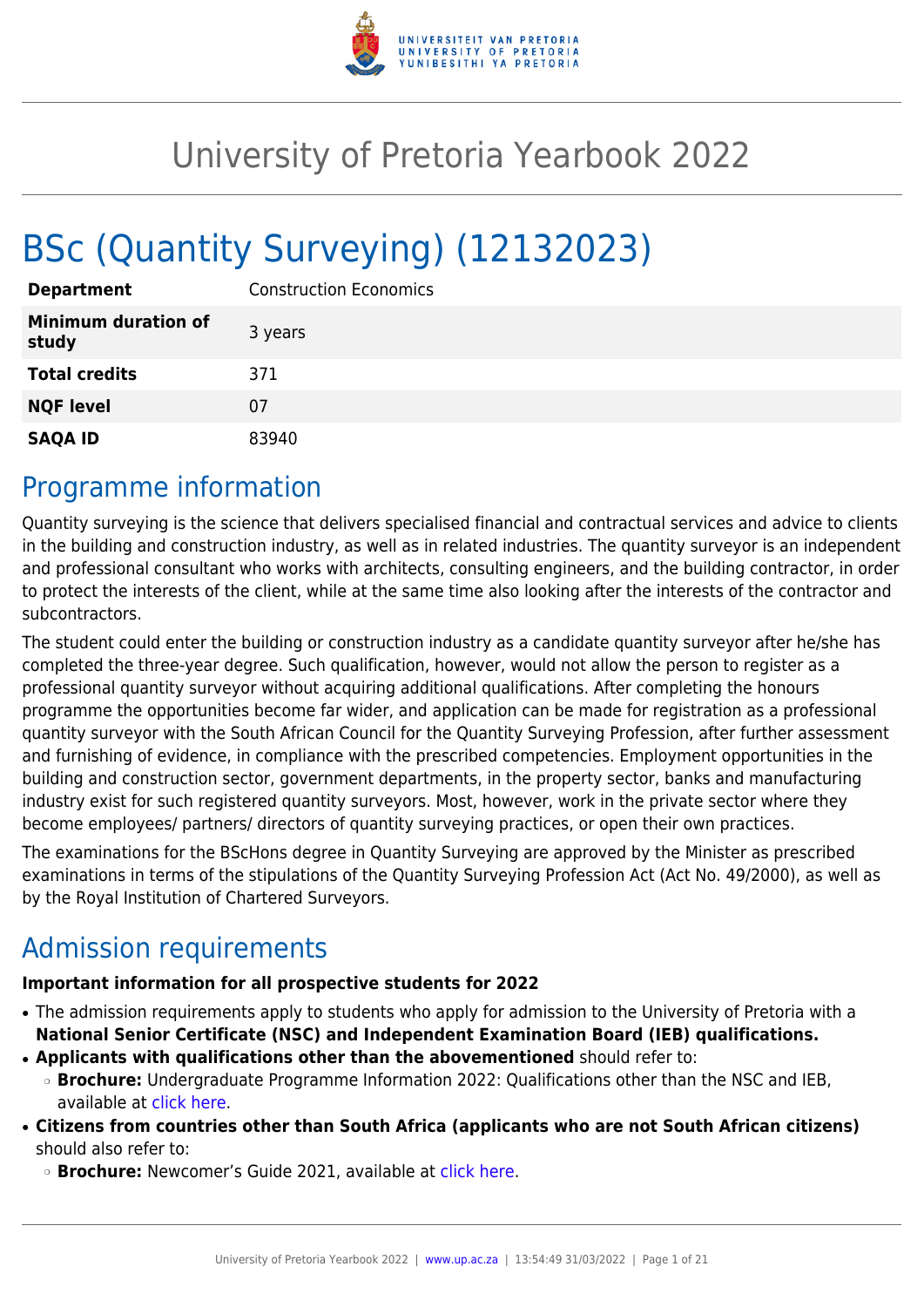

### ❍ **Website:** [click here](http://www.up.ac.za/international-cooperation-division).

- **School of Tomorrow (SOT), Accelerated Christian Education (ACE) and General Education Development Test (GED):** The University of Pretoria no longer accepts qualifications awarded by these institutions.
- **National Certificate (Vocational) (NCV) Level 4:** The University of Pretoria may consider NCV candidates, provided they meet the exemption for bachelor's status criteria and the programme requirements.

#### **Transferring students**

A transferring student is a student who, at the time of application for a degree programme at the University of Pretoria (UP) –

● is a registered student at another tertiary institution, **or** was previously registered at another tertiary institution and did not complete the programme enrolled for at that institution, and is not currently enrolled at a tertiary institution, **or** has completed studies at another tertiary institution, but is not currently enrolled at a tertiary institution, **or** has started with tertiary studies at UP, then moved to another tertiary institution and wants to be readmitted at UP.

A transferring student will be considered for admission based on

- an NSC or equivalent qualification with exemption to bachelor's or diploma studies (whichever is applicable); **and** meeting the minimum faculty-specific subject requirements at NSC or tertiary level; **or** having completed a higher certificate at a tertiary institution with faculty-specific subjects/modules passed (equal to or more than 50%), as well as complying with faculty rules on admission;
- previous academic performance (must have passed all modules registered for up to the closing date of application ) or as per faculty regulation/promotion requirements;
- a certificate of good conduct.

**Note:** Students who have been dismissed at the previous institution due to poor academic performance, will not be considered for admission to UP.

#### **Returning students**

A returning student is a student who, at the time of application for a degree programme –

● is a registered student at UP, and wants to transfer to another degree at UP, **or** was previously registered at UP and did not complete the programme enrolled for, and did not enrol at another tertiary institution in the meantime (including students who applied for leave of absence), **or** has completed studies at UP, but is not currently enrolled or was not enrolled at another tertiary institution after graduation.

A returning student will be considered for admission based on

- an NSC or equivalent qualification with exemption to bachelor's or diploma studies (whichever is applicable); **and** meeting the minimum faculty-specific subject requirements at NSC or tertiary level; **or** previous academic performance (should have a cumulative weighted average of at least 50% for the programme enrolled for);
- having applied for and was granted leave of absence.

**Note:** Students who have been excluded/dismissed from a faculty due to poor academic performance may be considered for admission to another programme at UP. The Admissions Committee may consider such students if they were not dismissed more than twice. Only ONE transfer between UP faculties will be allowed, and a maximum of two (2) transfers within a faculty.

#### **Important faculty-specific information on undergraduate programmes for 2022**

• The closing date is an administrative admission guideline for non-selection programmes. Once a non-selection programme is full and has reached the institutional targets, then that programme will be closed for further admissions, irrespective of the closing date. However, if the institutional targets have not been met by the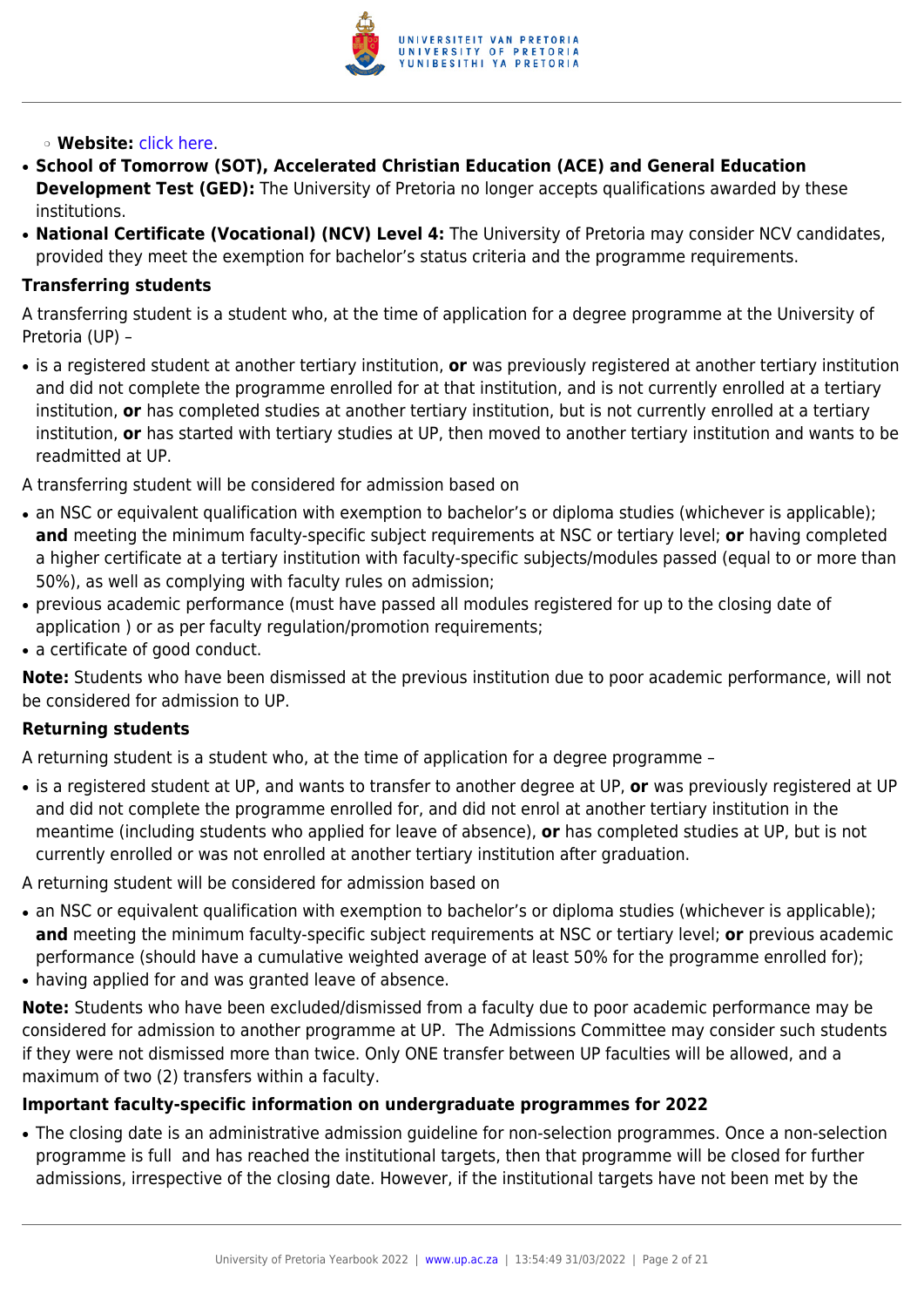

closing date, then that programme will remain open for admissions until the institutional targets are met.

- The following persons will be considered for admission: Candidates who have a certificate that is deemed by the University to be equivalent to the required National Senior Certificate (NSC) with university endorsement; candidates who are graduates from another tertiary institution or have been granted the status of a graduate of such an institution, and candidates who are graduates of another faculty at the University of Pretoria.
- Life Orientation is excluded when calculating the APS.
- Grade 11 results are used for the conditional admission of prospective students.
- A valid qualification with admission to degree studies is required.
- Minimum subject and achievement requirements, as set out below, are required.
- All modules will be presented in English, as English is the language of tuition, communication and correspondence.

#### **University of Pretoria website: [click here](http://www.up.ac.za/ebit)**

| <b>Minimum requirements</b><br><b>Achievement level</b><br><b>English Home</b><br>Language or |                    |                                        |            |
|-----------------------------------------------------------------------------------------------|--------------------|----------------------------------------|------------|
| <b>English First</b><br><b>Additional</b><br>Language                                         | <b>Mathematics</b> | <b>Physical Sciences or Accounting</b> | <b>APS</b> |
| NSC/IEB<br>5                                                                                  | NSC/IEB<br>5       | NSC/IEB<br>4                           | 30         |

# Other programme-specific information

**Please Note:** Students with Maths 4, should take STK 113 and STK 123 (instead of STK 110) during their first year of study and STK 120 during their second year of study.

The degree is awarded if all the prescribed modules have been passed.

# Promotion to next study year

Refer also to G5.

#### **Promotion to the second semester of the first year and to the second year of study**

- a. A newly registered first-year student who failed all the prescribed modules for the programme at the end of the first semester shall not be readmitted to the School for the Built Environment in the second semester.
- b. A student who complies with all the requirements of the first year of study, or has at least obtained 110 credits, is promoted to the second year of study.
- c. A student who has not obtained at least 70% of the credits of the first year of study after the November examinations must reapply for admission should he/she intend to continue with his/her studies. Written application must be submitted to the student administration of the School for the Built Environment no later than 12 January. Late applications will be accepted only in exceptional circumstances after approval by the Dean and conditions of readmission as determined by the admissions committee shall apply should first-year students be readmitted.
- d. Students who have not passed all the prescribed modules of the first year of study, as well as students who are readmitted in terms of (c) must register for the outstanding modules of the first year.
- e. A student who is repeating his/her first year, may, on recommendation of the relevant head of department and with the approval of the Dean, be permitted to enrol for modules of the second year of study in addition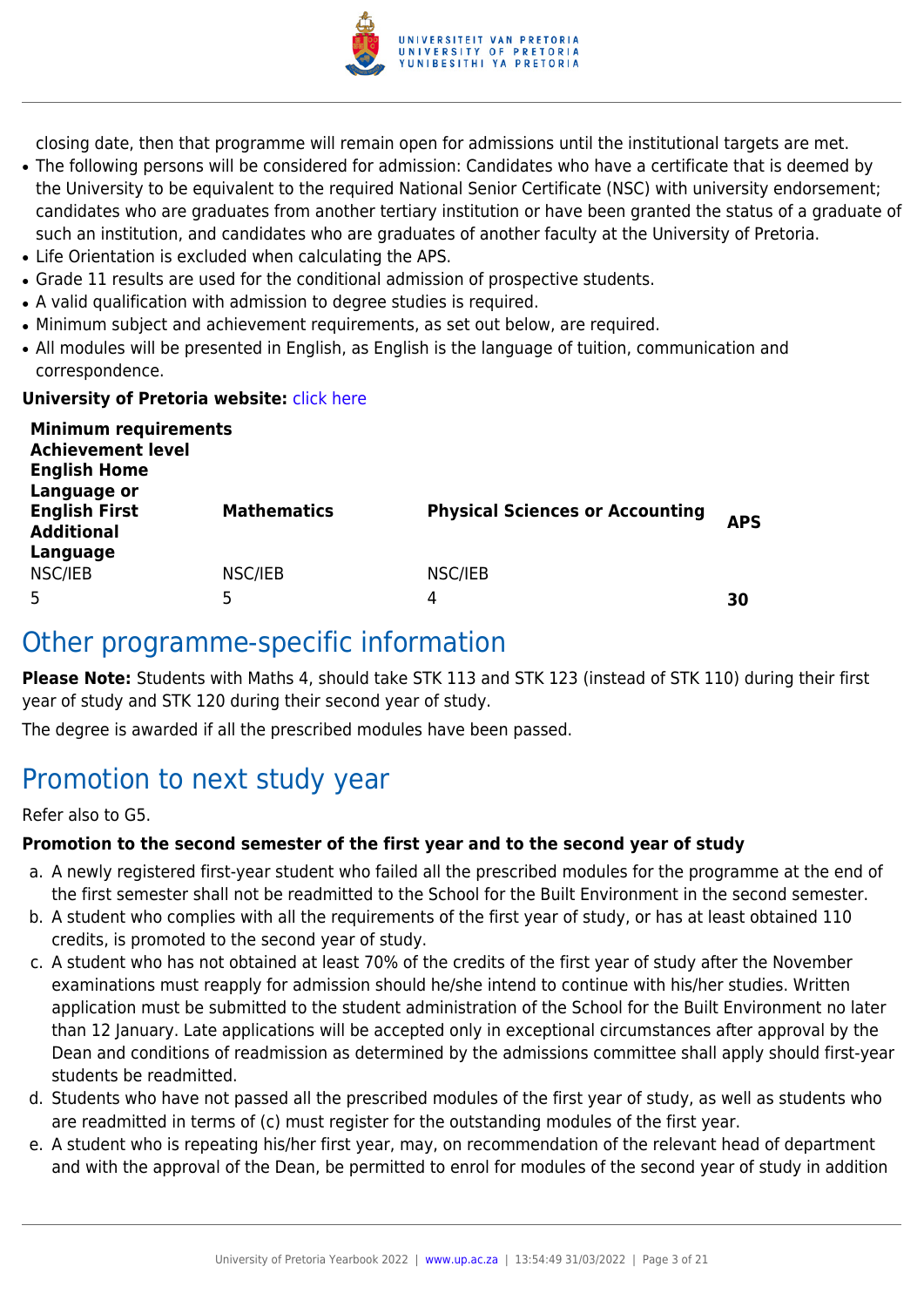

to the first-year modules which he or she failed, providing that he or she complies with the prerequisites for the second-year modules and that no timetable clashes occur. The number of credits per semester for which a student registers may not exceed the prescribed number of credits per semester by more than 16 credits.

# **Promotion to the third year of study**

- a. A student must pass all the prescribed modules at first-year level (level 100) before he or she is admitted to any module at third-year level (level 300).
- b. A student who complies with all the requirements of the second year of study, or has at least obtained 230 credits, is promoted to the third year of study provided that no first-year module(s) are outstanding.
- c. The Dean may, on the recommendation of the Head of Department, allow a student, who qualifies for promotion to a subsequent year of study, but who has not passed all the modules of that year, to carry over those modules to the next or a later year.
- d. The number of credits per semester for which a student registers may not exceed the prescribed number of credits per semester by more than 16 credits and the prerequisites must be met.
- e. A student who complies with all the requirements for the degree with the exception of one year module or two semester modules, in which a final mark of at least 40% has been obtained, may be admitted to a Chancellor's examination in the module(s) concerned, at the start of the ensuing semester.
- f. On the recommendation of the Head of Department, in exceptional circumstances deviation from the abovementioned stipulations, may be approved by the Faculty Executive Committee, provided that no timetable clashes occur.

# Pass with distinction

The degree is conferred with distinction on a student:

- i. if no module of the second and third study year was repeated and a weighted average of at least 75% (not rounded) was obtained in one year in all the modules, of the final study year;
- ii. the degree programme was completed within the prescribed three study years, and the final study year modules were passed on first registration without any supplementary or special examinations.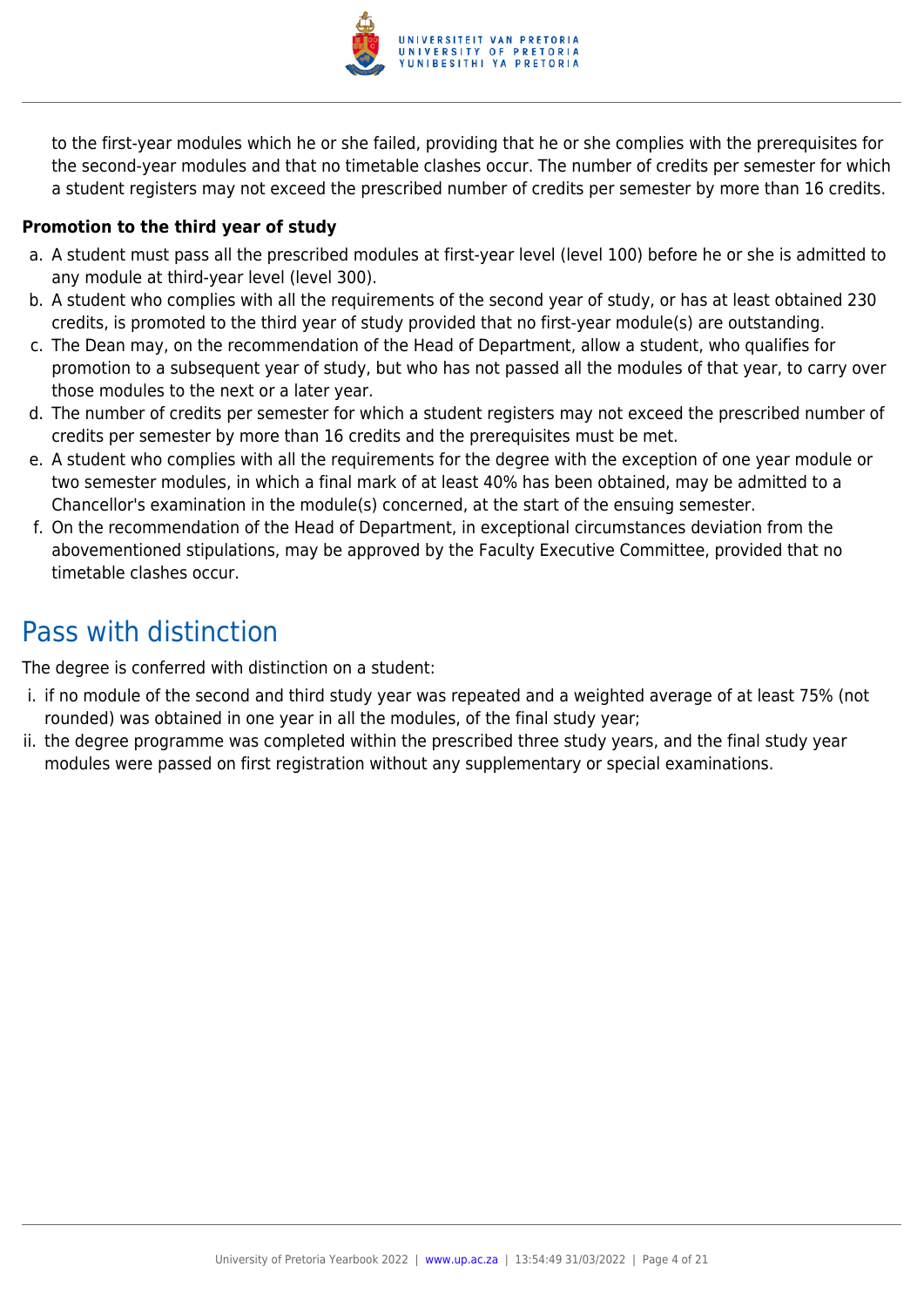

# Curriculum: Year 1

# **Minimum credits: 126**

Please note: Students registered for this programme must please register for STK 161 in Quarter 3.

# **Fundamental modules**

#### **Academic information management 111 (AIM 111)**

| <b>Module credits</b>         | 4.00                                                                                                                                                                                                                                                                                                                          |
|-------------------------------|-------------------------------------------------------------------------------------------------------------------------------------------------------------------------------------------------------------------------------------------------------------------------------------------------------------------------------|
| <b>NQF Level</b>              | 05                                                                                                                                                                                                                                                                                                                            |
| Service modules               | Faculty of Engineering, Built Environment and Information Technology<br><b>Faculty of Education</b><br>Faculty of Economic and Management Sciences<br><b>Faculty of Humanities</b><br>Faculty of Law<br><b>Faculty of Health Sciences</b><br>Faculty of Natural and Agricultural Sciences<br>Faculty of Theology and Religion |
| <b>Prerequisites</b>          | No prerequisites.                                                                                                                                                                                                                                                                                                             |
| <b>Contact time</b>           | 2 lectures per week                                                                                                                                                                                                                                                                                                           |
| Language of tuition           | Module is presented in English                                                                                                                                                                                                                                                                                                |
| <b>Department</b>             | <b>Information Science</b>                                                                                                                                                                                                                                                                                                    |
| <b>Period of presentation</b> | Semester 1                                                                                                                                                                                                                                                                                                                    |

#### **Module content**

Find, evaluate, process, manage and present information resources for academic purposes using appropriate technology.

# **Academic information management 121 (AIM 121)**

| <b>Module credits</b>  | 4.00                                                                                                                                                                                                                                                                                                                                                                  |
|------------------------|-----------------------------------------------------------------------------------------------------------------------------------------------------------------------------------------------------------------------------------------------------------------------------------------------------------------------------------------------------------------------|
| <b>NQF Level</b>       | 05                                                                                                                                                                                                                                                                                                                                                                    |
| <b>Service modules</b> | Faculty of Engineering, Built Environment and Information Technology<br><b>Faculty of Education</b><br>Faculty of Economic and Management Sciences<br><b>Faculty of Humanities</b><br>Faculty of Law<br><b>Faculty of Health Sciences</b><br>Faculty of Natural and Agricultural Sciences<br>Faculty of Theology and Religion<br><b>Faculty of Veterinary Science</b> |
| <b>Prerequisites</b>   | No prerequisites.                                                                                                                                                                                                                                                                                                                                                     |
| <b>Contact time</b>    | 2 lectures per week                                                                                                                                                                                                                                                                                                                                                   |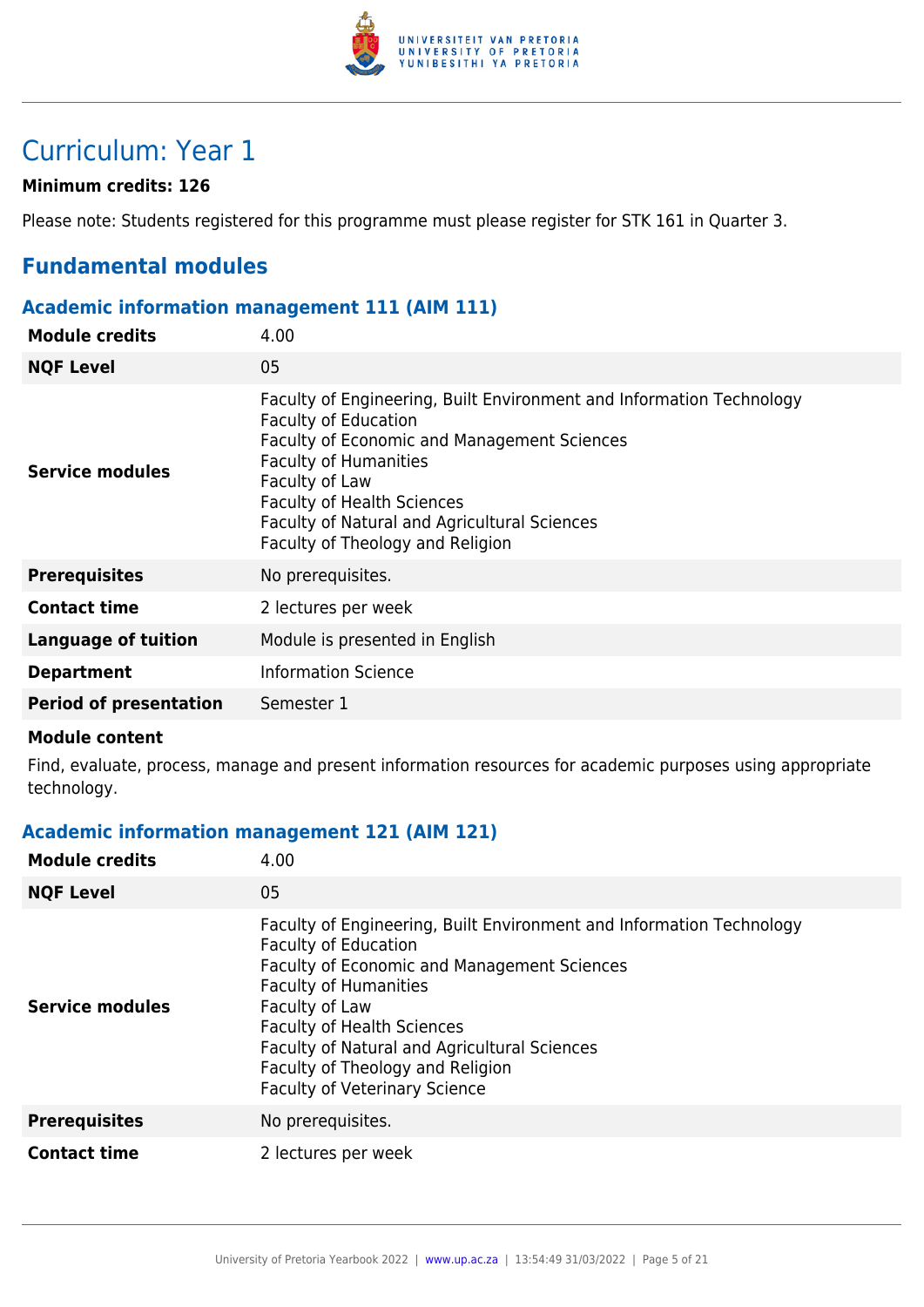

| <b>Language of tuition</b>    | Module is presented in English |
|-------------------------------|--------------------------------|
| <b>Department</b>             | <b>Informatics</b>             |
| <b>Period of presentation</b> | Semester 2                     |

Apply effective search strategies in different technological environments. Demonstrate the ethical and fair use of information resources. Integrate 21st-century communications into the management of academic information.

# **Academic literacy for Construction Economics 122 (ALL 122)**

| <b>Module credits</b>         | 6.00                                                                 |
|-------------------------------|----------------------------------------------------------------------|
| <b>NQF Level</b>              | 05                                                                   |
| <b>Service modules</b>        | Faculty of Engineering, Built Environment and Information Technology |
| <b>Prerequisites</b>          | No prerequisites.                                                    |
| <b>Contact time</b>           | 1 web-based period per week, 2 lectures per week                     |
| <b>Language of tuition</b>    | Module is presented in English                                       |
| <b>Department</b>             | Unit for Academic Literacy                                           |
| <b>Period of presentation</b> | Semester 1                                                           |

#### **Module content**

By the end of this module students should be able to cope more confidently and competently with the reading, writing and critical thinking demands that are characteristic of the field of Construction Economics.

# **Academic orientation 112 (UPO 112)**

| <b>Module credits</b>         | 0.00                           |
|-------------------------------|--------------------------------|
| <b>NQF Level</b>              | 00                             |
| <b>Language of tuition</b>    | Module is presented in English |
| <b>Department</b>             | <b>EBIT Deans Office</b>       |
| <b>Period of presentation</b> | Year                           |

# **Core modules**

# **Building organisation 121 (BGG 121)**

| <b>Module credits</b>      | 4.00                           |
|----------------------------|--------------------------------|
| <b>NQF Level</b>           | 05                             |
| <b>Prerequisites</b>       | No prerequisites.              |
| <b>Contact time</b>        | 1 lecture per week             |
| <b>Language of tuition</b> | Module is presented in English |
| <b>Department</b>          | <b>Construction Economics</b>  |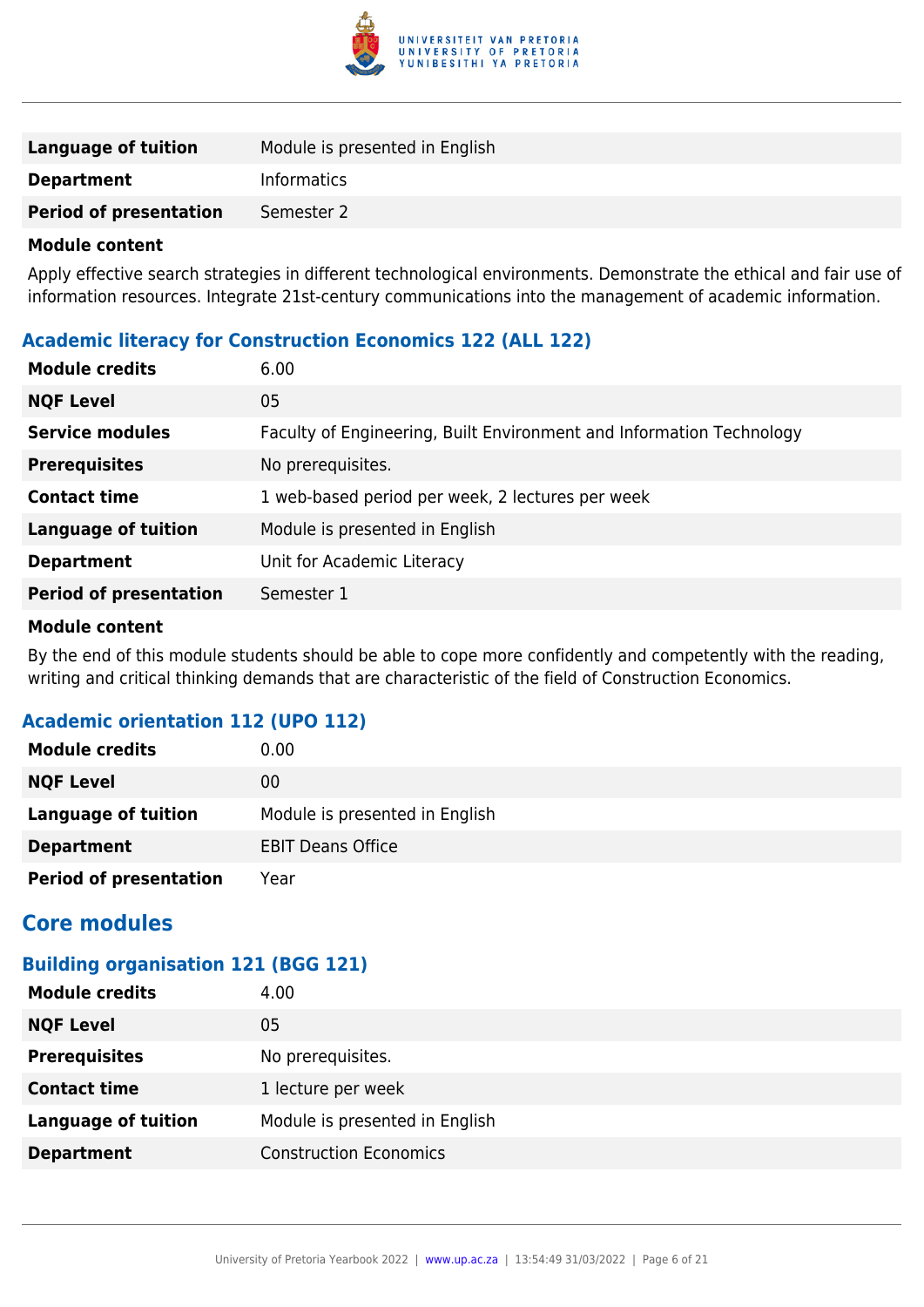

#### **Module content**

The structure of the building industry and the role of building disciplines and related parties. Content from Humanities and social sciences 120 to introduce students to a variety of texts and encouraged them to understand themselves as products of – and participants in – different traditions, ideas and values.

# **Building drawings 111 (BOU 111)**

| <b>Module credits</b>         | 4.00                                     |
|-------------------------------|------------------------------------------|
| <b>NQF Level</b>              | 05                                       |
| <b>Prerequisites</b>          | No prerequisites.                        |
| <b>Contact time</b>           | 1 lecture per week, 1 practical per week |
| <b>Language of tuition</b>    | Module is presented in English           |
| <b>Department</b>             | <b>Construction Economics</b>            |
| <b>Period of presentation</b> | Semester 1                               |

#### **Module content**

Students are introduced to design aspects in the built environment by doing basic technical drawings of simple building structures with appropriate detail sketches.

### **Building science 110 (BWT 110)**

| <b>Module credits</b>         | 8.00                           |
|-------------------------------|--------------------------------|
| <b>NQF Level</b>              | 05                             |
| <b>Prerequisites</b>          | No prerequisites.              |
| <b>Contact time</b>           | 3 lectures per week            |
| <b>Language of tuition</b>    | Module is presented in English |
| <b>Department</b>             | <b>Construction Economics</b>  |
| <b>Period of presentation</b> | Semester 1                     |

#### **Module content**

Principles, methods and materials used in best practice in the construction of single-storey buildings up to wall plate height.

#### **Building science 120 (BWT 120)**

| <b>Module credits</b>      | 8.00                           |
|----------------------------|--------------------------------|
| <b>NQF Level</b>           | 05                             |
| <b>Prerequisites</b>       | BWT 110                        |
| <b>Contact time</b>        | 3 lectures per week            |
| <b>Language of tuition</b> | Module is presented in English |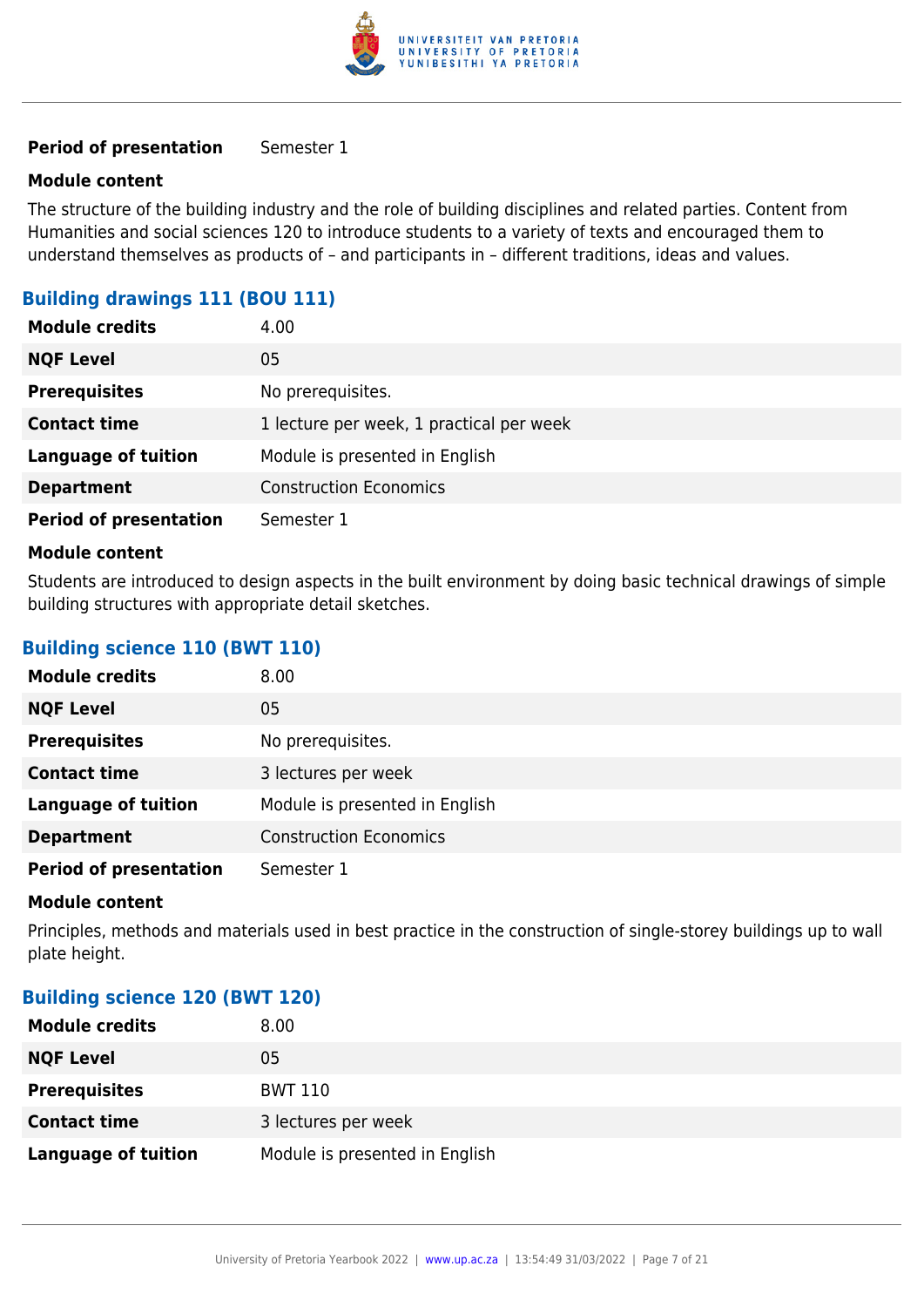

#### **Module content**

Principles, methods and materials used in best practice in the construction of single-storey buildings from wall plate height to completion including finishes and external work. Introduction to alternative practices and materials for sustainability.

# **Economics 110 (EKN 110)**

| <b>Module credits</b>         | 10.00                                                                                                                                                                               |
|-------------------------------|-------------------------------------------------------------------------------------------------------------------------------------------------------------------------------------|
| <b>NQF Level</b>              | 05                                                                                                                                                                                  |
| <b>Service modules</b>        | Faculty of Engineering, Built Environment and Information Technology<br><b>Faculty of Education</b><br><b>Faculty of Humanities</b><br>Faculty of Natural and Agricultural Sciences |
| <b>Prerequisites</b>          | No prerequisites.                                                                                                                                                                   |
| <b>Contact time</b>           | 1 discussion class per week, 2 lectures per week                                                                                                                                    |
| <b>Language of tuition</b>    | Module is presented in English                                                                                                                                                      |
| <b>Department</b>             | Economics                                                                                                                                                                           |
| <b>Period of presentation</b> | Semester 1                                                                                                                                                                          |
|                               |                                                                                                                                                                                     |

#### **Module content**

This module deals with the core principles of economics. A distinction between macroeconomics and microeconomics is made. A discussion of the market system and circular flow of goods, services and money is followed by a section dealing with microeconomic principles, including demand and supply analysis, consumer behaviour and utility maximisation, production and the costs thereof, and the different market models and firm behaviour. Labour market institutions and issues, wage determination, as well as income inequality and poverty are also addressed. A section of money, banking, interest rates and monetary policy concludes the course.

#### **Economics 120 (EKN 120)**

| <b>Module credits</b> | 10.00                                                                                                                                                                                      |
|-----------------------|--------------------------------------------------------------------------------------------------------------------------------------------------------------------------------------------|
| <b>NQF Level</b>      | 05                                                                                                                                                                                         |
| Service modules       | Faculty of Engineering, Built Environment and Information Technology<br><b>Faculty of Education</b><br><b>Faculty of Humanities</b><br><b>Faculty of Natural and Agricultural Sciences</b> |
| <b>Prerequisites</b>  | EKN 110 GS or EKN 113 GS and at least 4 (50-59%) in Mathematics in the Grade<br>12 examination or 60% in STK 113 and concurrently registered for STK 123                                   |
| <b>Contact time</b>   | 1 discussion class per week, 2 lectures per week                                                                                                                                           |
| Language of tuition   | Module is presented in English                                                                                                                                                             |
| <b>Department</b>     | Economics                                                                                                                                                                                  |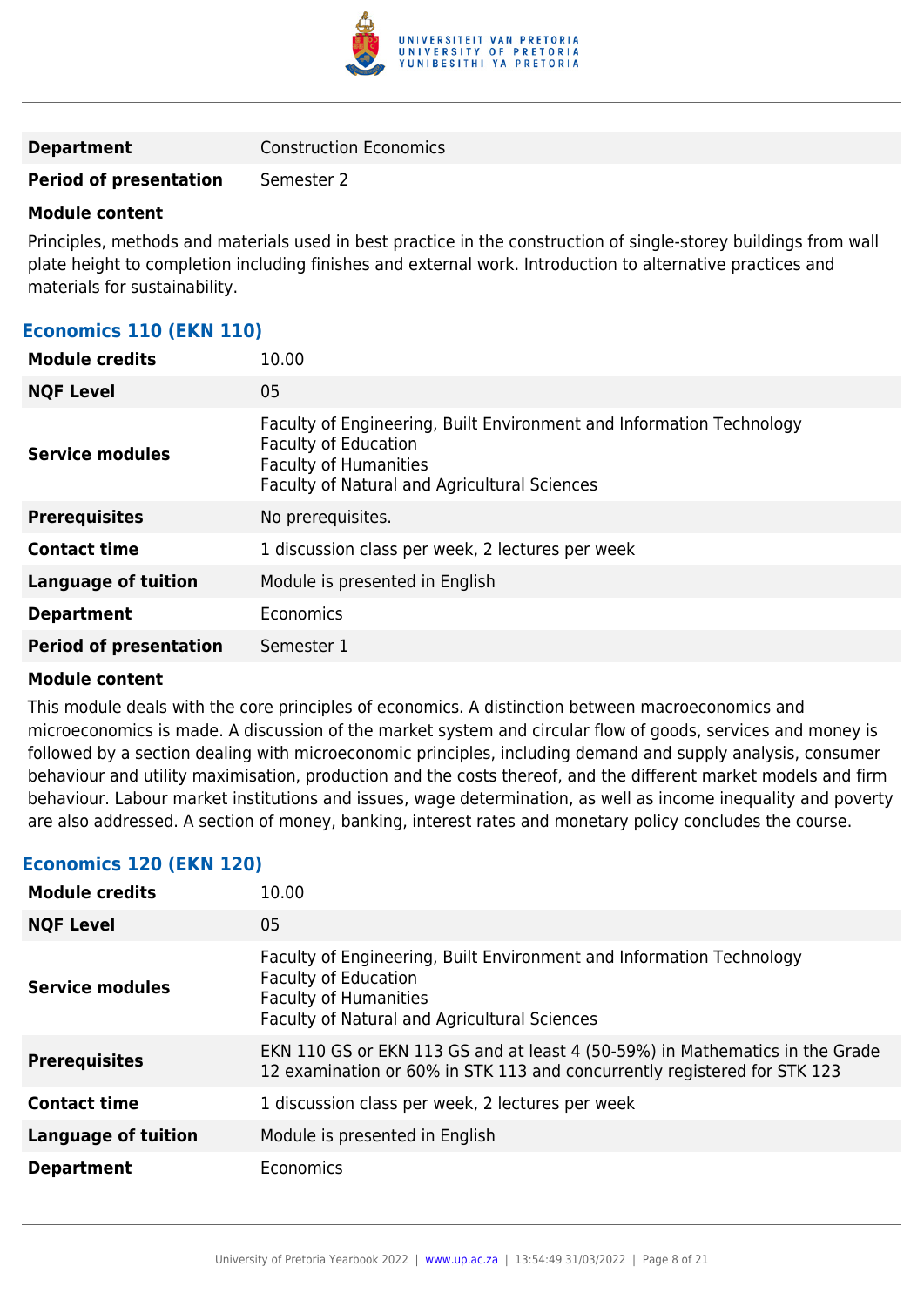

#### **Module content**

This module deals with the core principles of economics, especially macroeconomic measurement the private and public sectors of the South African economy receive attention, while basic macroeconomic relationships and the measurement of domestic output and national income are discussed. Aggregate demand and supply analysis stands core to this course which is also used to introduce students to the analysis of economic growth, unemployment and inflation. The microeconomics of government is addressed in a separate section, followed by a section on international economics, focusing on international trade, exchange rates and the balance of payments. The economics of developing countries and South Africa in the global economy conclude the course.

### **Building services 112 (GBD 112)**

| <b>Module credits</b>         | 6.00                           |
|-------------------------------|--------------------------------|
| <b>NQF Level</b>              | 05                             |
| <b>Prerequisites</b>          | No prerequisites.              |
| <b>Contact time</b>           | 2 lectures per week            |
| <b>Language of tuition</b>    | Module is presented in English |
| <b>Department</b>             | <b>Construction Economics</b>  |
| <b>Period of presentation</b> | Semester 1                     |

#### **Module content**

Sanitary services; soil and waste drainage for simple, multi-storey and multi-purpose buildings; local sewage bylaws; construction of all types of sewage and sanitary fittings.

#### **Building services 122 (GBD 122)**

| <b>Module credits</b>         | 6.00                           |
|-------------------------------|--------------------------------|
| <b>NQF Level</b>              | 05                             |
| <b>Prerequisites</b>          | No prerequisites.              |
| <b>Contact time</b>           | 2 lectures per week            |
| <b>Language of tuition</b>    | Module is presented in English |
| <b>Department</b>             | <b>Construction Economics</b>  |
| <b>Period of presentation</b> | Semester 2                     |

#### **Module content**

Sanitary services; hot and cold-water supply to simple and multi-storey buildings; local by-laws; water reticulation to town development; different hot-water systems; water purification systems; water and energy saving.

#### **Quantities 101 (HVH 101)**

| <b>Module credits</b> | 24.00 |
|-----------------------|-------|
| <b>NQF Level</b>      | 05    |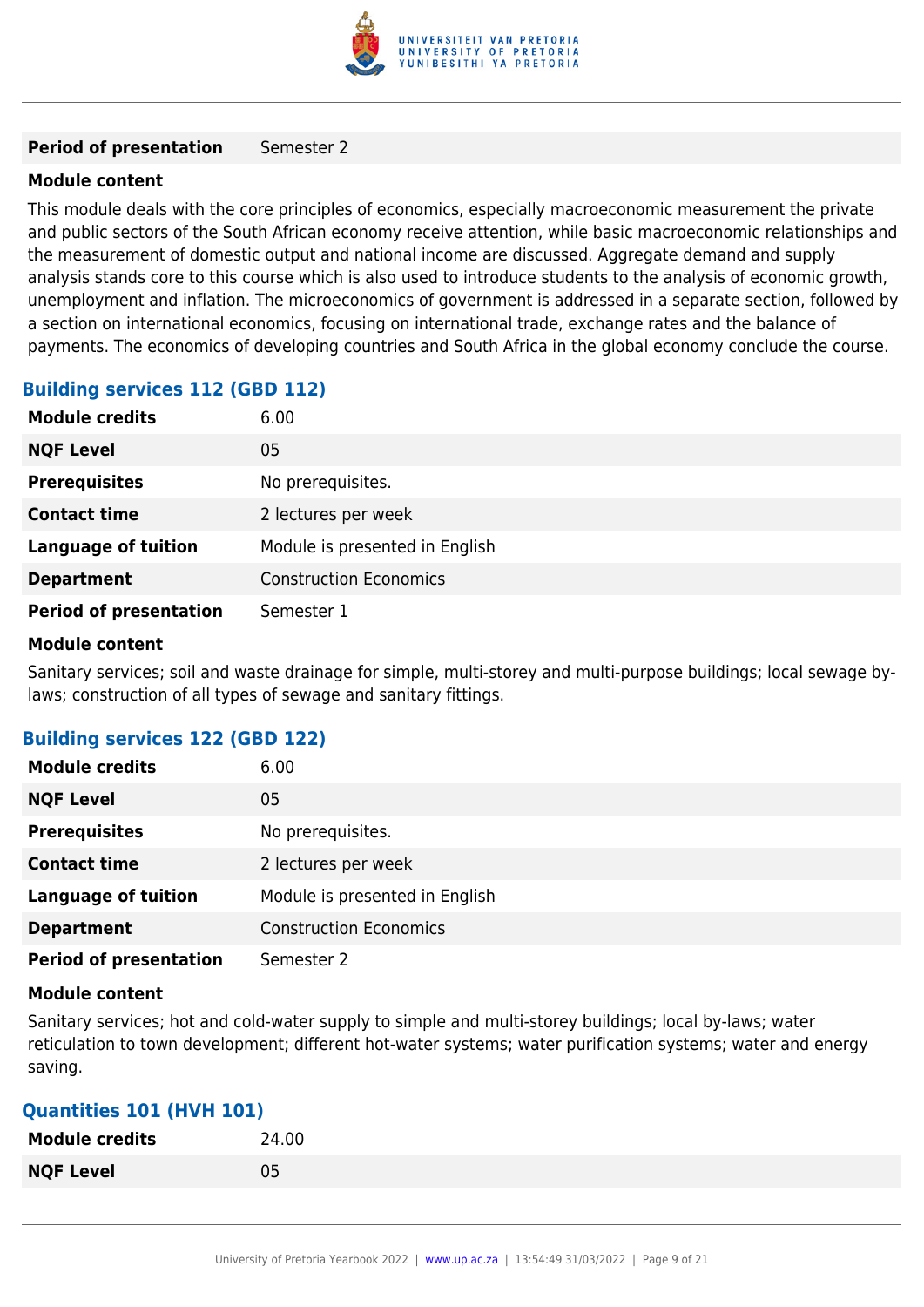

| <b>Prerequisites</b>          | No prerequisites.                         |
|-------------------------------|-------------------------------------------|
| <b>Contact time</b>           | 1 practical per week, 3 lectures per week |
| Language of tuition           | Module is presented in English            |
| <b>Department</b>             | <b>Construction Economics</b>             |
| <b>Period of presentation</b> | Year                                      |

Introduction to quantity surveying, mensuration; interpretation of drawings, methodology of measuring, working up processes, general instructions, measuring of simple building elements.

# **Introduction to structures 110 (SKE 110)**

| <b>Module credits</b>         | 8.00                                             |
|-------------------------------|--------------------------------------------------|
| <b>NQF Level</b>              | 05                                               |
| <b>Prerequisites</b>          | No prerequisites.                                |
| <b>Contact time</b>           | 1 discussion class per week, 2 lectures per week |
| <b>Language of tuition</b>    | Module is presented in English                   |
| <b>Department</b>             | Civil Engineering                                |
| <b>Period of presentation</b> | Semester 1                                       |

#### **Module content**

Design; basics (forces, moments, equilibrium, reactions, stress, strain); materials; loads; pin-jointed trusses; tension members.

#### **Structures 120 (SKE 120)**

| <b>Module credits</b>         | 8.00                                     |
|-------------------------------|------------------------------------------|
| <b>NQF Level</b>              | 05                                       |
| <b>Prerequisites</b>          | <b>SKE 110</b>                           |
| <b>Contact time</b>           | 1 tutorial per week, 2 lectures per week |
| <b>Language of tuition</b>    | Module is presented in English           |
| <b>Department</b>             | Civil Engineering                        |
| <b>Period of presentation</b> | Semester 2                               |

#### **Module content**

Beams (shear force and bending moment, bending and shear stresses, design of standard beams in steel, concrete and timber, section properties, lateral restraint); compression members; combined axial and bending; deflection.

#### **Mathematics 134 (WTW 134)**

**Module credits** 16.00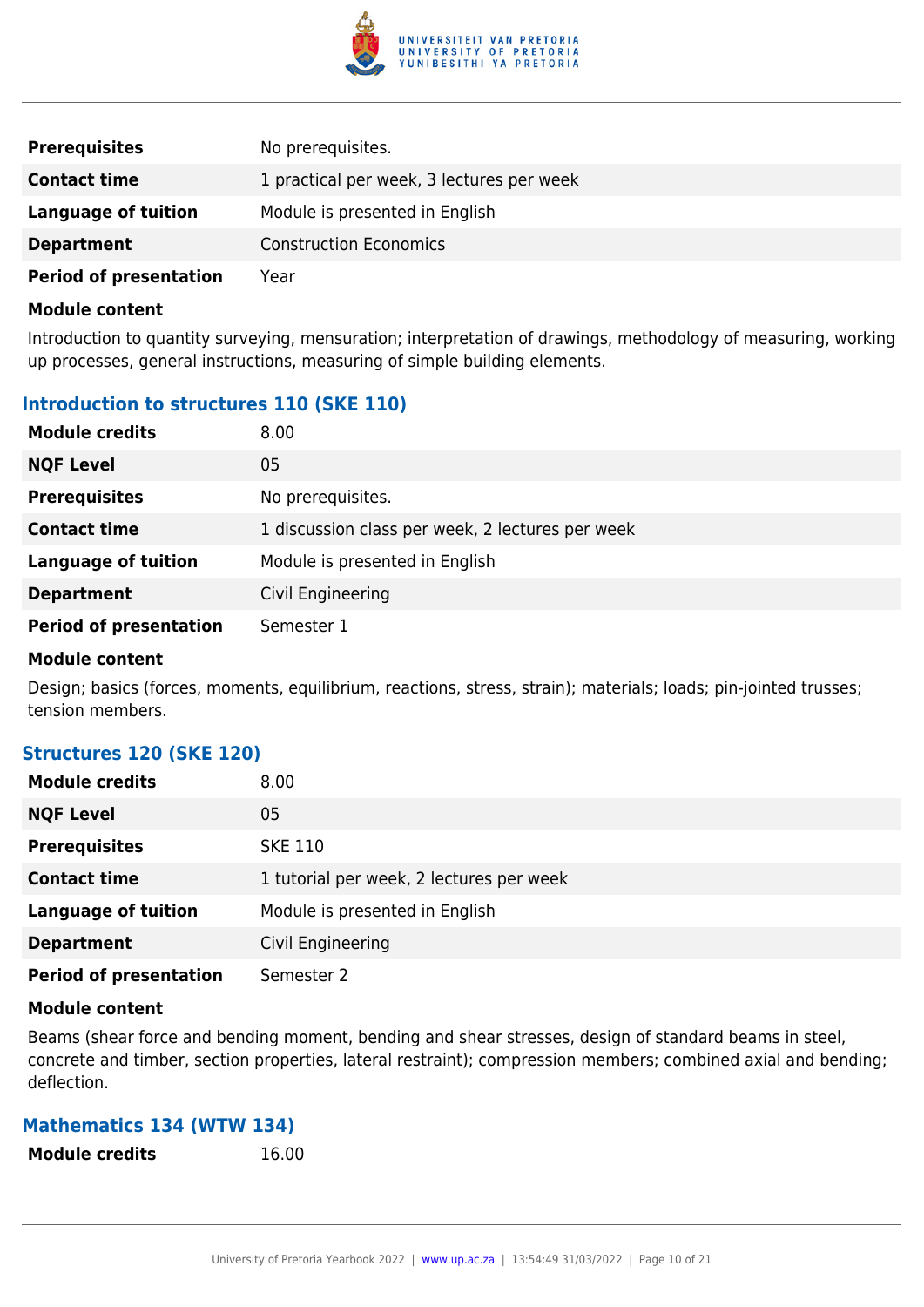

| <b>NQF Level</b>              | 05                                                                                                                                          |
|-------------------------------|---------------------------------------------------------------------------------------------------------------------------------------------|
| <b>Service modules</b>        | Faculty of Engineering, Built Environment and Information Technology<br><b>Faculty of Education</b><br><b>Faculty of Veterinary Science</b> |
| <b>Prerequisites</b>          | 50% for Mathematics in Grade 12                                                                                                             |
| <b>Contact time</b>           | 1 tutorial per week, 4 lectures per week                                                                                                    |
| Language of tuition           | Module is presented in English                                                                                                              |
| <b>Department</b>             | Mathematics and Applied Mathematics                                                                                                         |
| <b>Period of presentation</b> | Semester 1                                                                                                                                  |

\*Students will not be credited for more than one of the following modules for their degree: WTW 134, WTW 165, WTW 114, WTW 158. WTW 134 does not lead to admission to Mathematics at 200 level and is intended for students who require Mathematics at 100 level only. WTW 134 is offered as WTW 165 in the second semester only to students who have applied in the first semester of the current year for the approximately 65 MBChB, or the 5-6 BChD places becoming available in the second semester and who were therefore enrolled for MGW 112 in the first semester of the current year.

Functions, derivatives, interpretation of the derivative, rules of differentiation, applications of differentiation, integration, interpretation of the definite integral, applications of integration. Matrices, solutions of systems of equations. All topics are studied in the context of applications.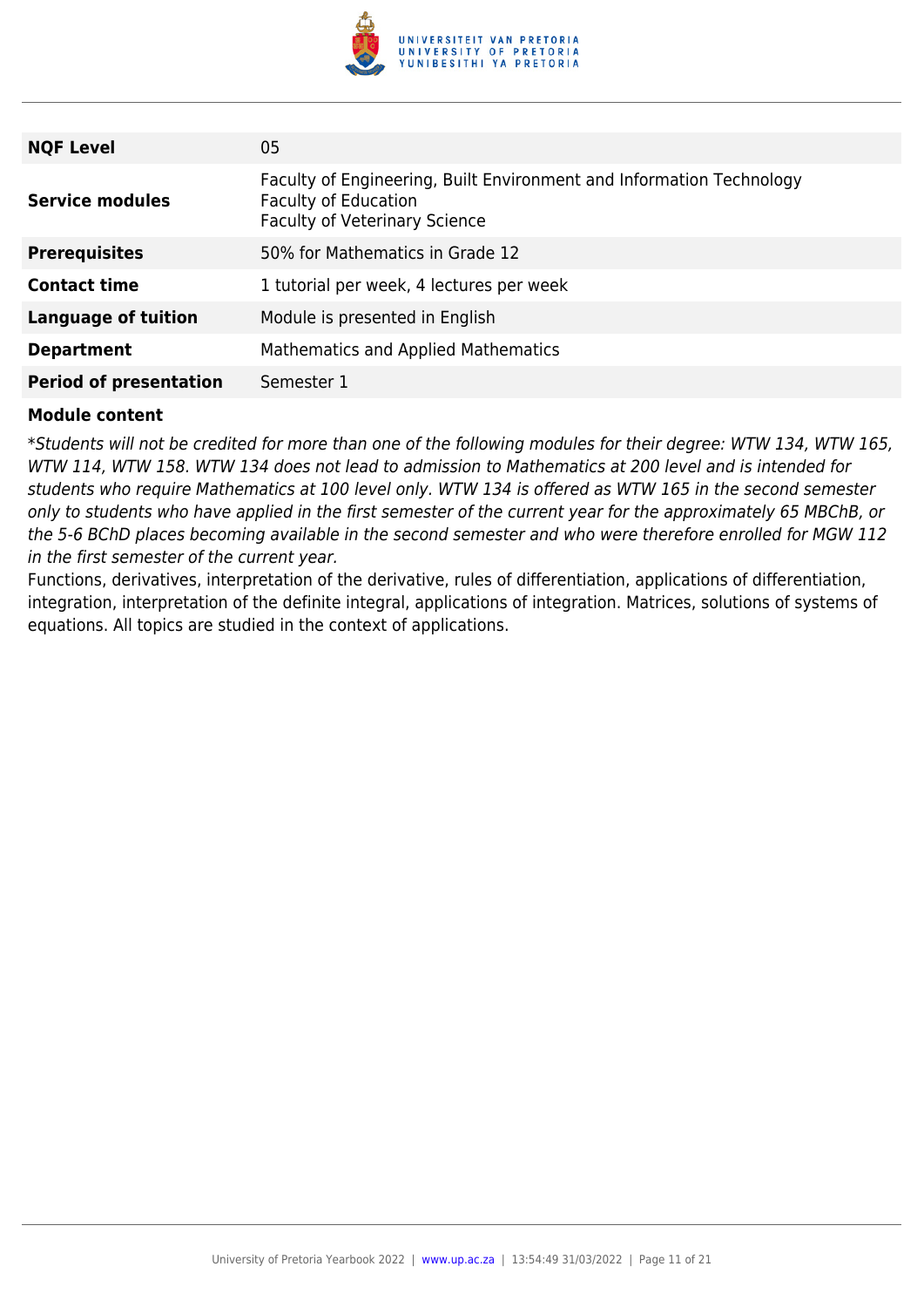

# Curriculum: Year 2

**Minimum credits: 121**

# **Core modules**

# **Building science 210 (BWT 210)**

| <b>Module credits</b>         | 12.00                          |
|-------------------------------|--------------------------------|
| <b>NQF Level</b>              | 06                             |
| <b>Prerequisites</b>          | <b>BWT 110 and BWT 120</b>     |
| <b>Contact time</b>           | 3 lectures per week            |
| <b>Language of tuition</b>    | Module is presented in English |
| <b>Department</b>             | <b>Construction Economics</b>  |
| <b>Period of presentation</b> | Semester 1                     |

#### **Module content**

Advanced application of construction technology for the erection of multi-storey, steel reinforced concrete structures as well as steel portal frame construction. Bulk excavations for the creation of deep basements including lateral support through piling systems and other retaining wall structures to prevent embankment failure. Introduction to construction management principles and the effect thereof on the construction process in terms of time, cost and quality. Management of temporary site works, applying formwork design principles, building equipment and earth moving machinery required in advanced construction technology.

#### **Building science 220 (BWT 220)**

| <b>Module credits</b>         | 8.00                           |
|-------------------------------|--------------------------------|
| <b>NQF Level</b>              | 06                             |
| <b>Prerequisites</b>          | No prerequisites.              |
| <b>Contact time</b>           | 3 lectures per week            |
| <b>Language of tuition</b>    | Module is presented in English |
| <b>Department</b>             | <b>Construction Economics</b>  |
| <b>Period of presentation</b> | Semester 2                     |

#### **Module content**

Material study of metals and materials. Study and development of sensitivity for and the philosophy of industrial safety, accident prevention and total loss control safety risk management in the construction industry.

#### **Property law 222 (EOW 222)**

| <b>Module credits</b> | 8.00              |
|-----------------------|-------------------|
| <b>NQF Level</b>      | 06                |
| <b>Prerequisites</b>  | No prerequisites. |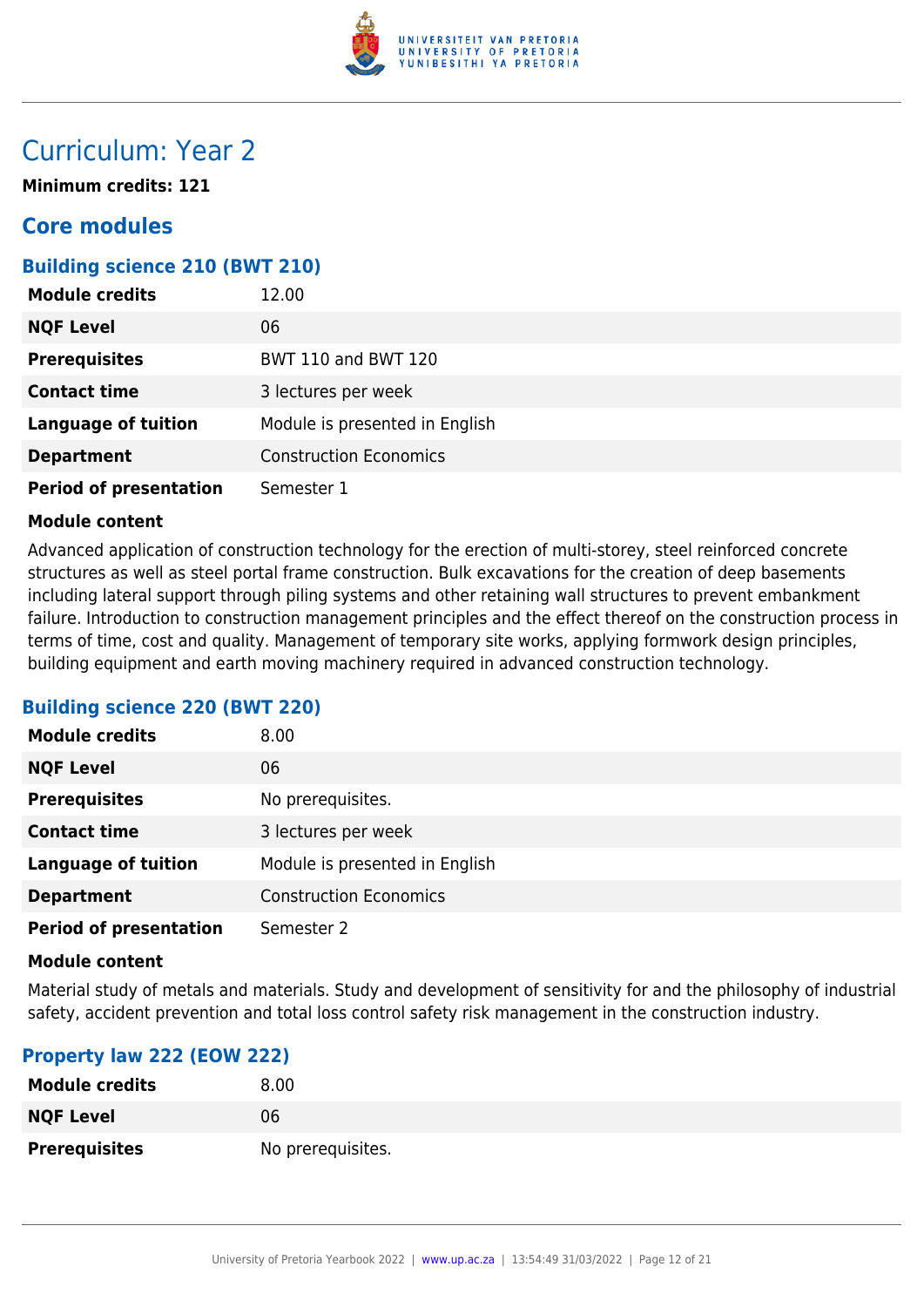

| <b>Contact time</b>           | 1 discussion class per week, 2 lectures per week |
|-------------------------------|--------------------------------------------------|
| <b>Language of tuition</b>    | Module is presented in English                   |
| <b>Department</b>             | <b>Construction Economics</b>                    |
| <b>Period of presentation</b> | Semester 2                                       |

The development of an understanding of the South African Law of Property and statutes relating to immovable and real rights; the acquisition of rights over land in South Africa; forms of land tenure; possession and occupation of immovable property, survey of land, registration of rights over immovable property, servitudes, real and personal securities, subdivision of land zoning regulations.

# **Financial management 110 (FBS 110)**

| <b>Module credits</b>         | 10.00                                                                                                                |
|-------------------------------|----------------------------------------------------------------------------------------------------------------------|
| <b>NQF Level</b>              | 05                                                                                                                   |
| <b>Service modules</b>        | Faculty of Engineering, Built Environment and Information Technology<br>Faculty of Natural and Agricultural Sciences |
| <b>Prerequisites</b>          | No prerequisites.                                                                                                    |
| <b>Contact time</b>           | 3 lectures per week                                                                                                  |
| <b>Language of tuition</b>    | Module is presented in English                                                                                       |
| <b>Department</b>             | <b>Financial Management</b>                                                                                          |
| <b>Period of presentation</b> | Semester 1                                                                                                           |

#### **Module content**

\*Only for BSc (Mathematical Statistics. Construction Management, Real Estate and Quantity Surveying) and BEng (Industrial Engineering) students.

Purpose and functioning of financial management. Basic financial management concepts. Accounting concepts and the use of the basic accounting equation to describe the financial position of a business. Recording of financial transactions. Relationship between cash and accounting profit. Internal control and the management of cash. Debtors and short-term investments. Stock valuation models. Depreciation. Financial statements of a business. Distinguishing characteristics of the different forms of businesses. Overview of financial markets and the role of financial institutions. Risk and return characteristics of various financial instruments. Issuing ordinary shares and debt instruments.

#### **Building services 211 (GBD 211)**

| <b>Module credits</b>      | 6.00                           |
|----------------------------|--------------------------------|
| <b>NQF Level</b>           | 06                             |
| <b>Prerequisites</b>       | No prerequisites.              |
| <b>Contact time</b>        | 2 lectures per week            |
| <b>Language of tuition</b> | Module is presented in English |
| <b>Department</b>          | <b>Construction Economics</b>  |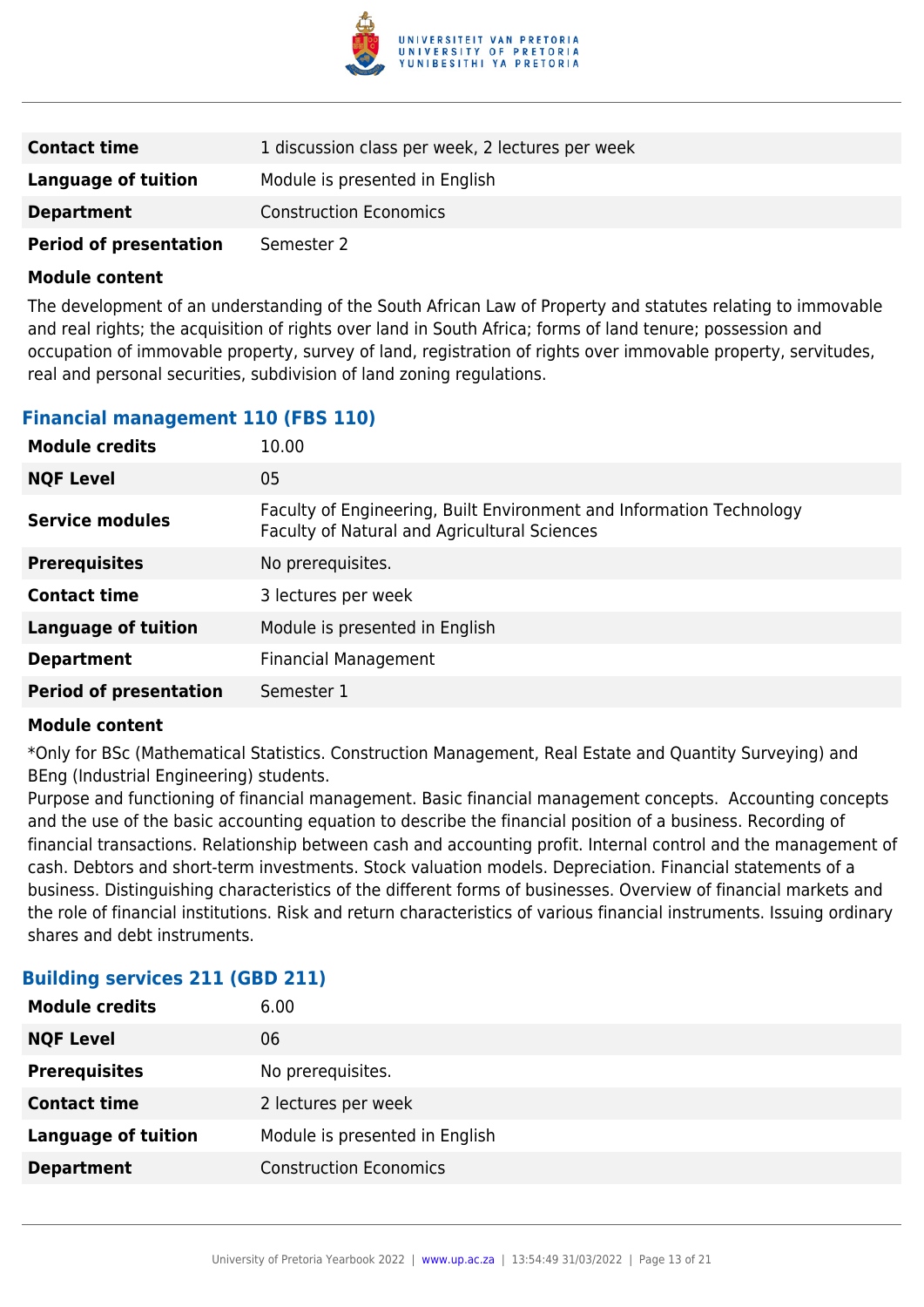

#### **Module content**

Introduction to the principles of indoor comfort. Heating, ventilation and air-conditioning systems. Installation and operation of lifts and other mechanical services. Fire detection and protection.

# **Building services 221 (GBD 221)**

| <b>Module credits</b>         | 6.00                           |
|-------------------------------|--------------------------------|
| <b>NQF Level</b>              | 06                             |
| <b>Prerequisites</b>          | No prerequisites.              |
| <b>Contact time</b>           | 2 lectures per week            |
| <b>Language of tuition</b>    | Module is presented in English |
| <b>Department</b>             | <b>Construction Economics</b>  |
| <b>Period of presentation</b> | Semester 2                     |

#### **Module content**

Theory of electricity; regulations of electricity-supply authorities; electrical installations; distribution of electricity.

### **Quantities 200 (HVH 200)**

| <b>Module credits</b>         | 24.00                                     |
|-------------------------------|-------------------------------------------|
| <b>NQF Level</b>              | 06                                        |
| <b>Prerequisites</b>          | BWT 110, BWT 120 and HVH 101              |
| <b>Contact time</b>           | 1 practical per week, 3 lectures per week |
| <b>Language of tuition</b>    | Module is presented in English            |
| <b>Department</b>             | <b>Construction Economics</b>             |
| <b>Period of presentation</b> | Year                                      |
| <b>Module content</b>         |                                           |

Measuring of simple buildings and simple building elements, and external works. Abstracting and billing.

# **Community-based project 201 (JCP 201)**

| <b>Module credits</b>         | 8.00                             |
|-------------------------------|----------------------------------|
| <b>NQF Level</b>              | 06                               |
| <b>Prerequisites</b>          | No prerequisites.                |
| <b>Contact time</b>           | 1 other contact session per week |
| <b>Language of tuition</b>    | Module is presented in English   |
| <b>Department</b>             | <b>Informatics</b>               |
| <b>Period of presentation</b> | Year                             |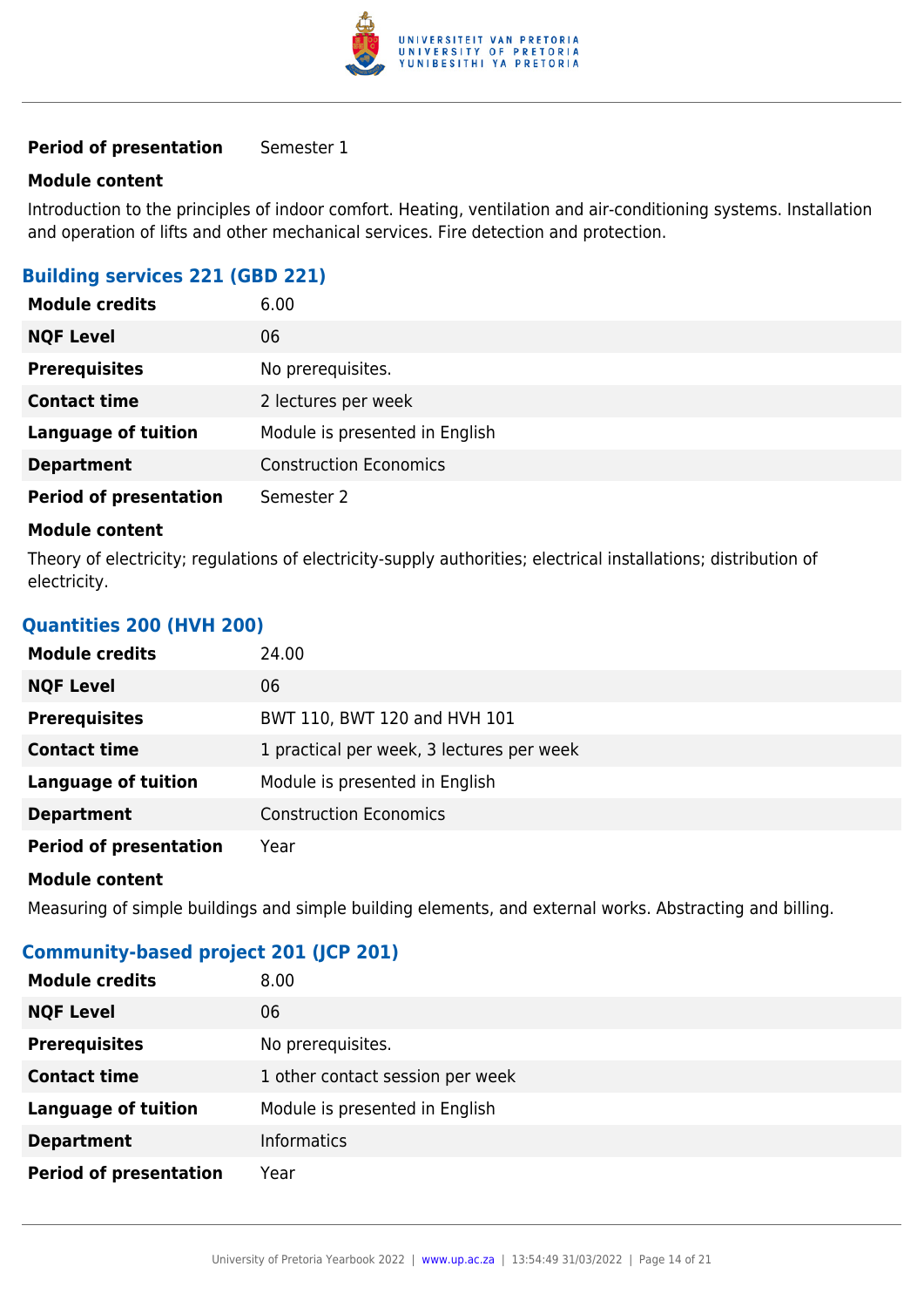

This module is integrated into all undergraduate academic programmes offered by the Faculty of Engineering, Built Environment and Information Technology. Main objectives: execution of a community project aimed at achieving a beneficial impact on a section of a socio-economically underprivileged community located in socioeconomically deprived areas our society; awareness of personal, social and cultural values and an understanding of social issues; and development of life skills.

# **Civil engineering services 220 (SKE 220)**

| <b>Module credits</b>         | 8.00                           |
|-------------------------------|--------------------------------|
| <b>NQF Level</b>              | 06                             |
| <b>Prerequisites</b>          | No prerequisites.              |
| <b>Contact time</b>           | 3 lectures per week            |
| <b>Language of tuition</b>    | Module is presented in English |
| <b>Department</b>             | Civil Engineering              |
| <b>Period of presentation</b> | Semester 2                     |
|                               |                                |

#### **Module content**

Water reticulation; sewerage reticulation; stormwater reticulation; roads.

# **Statistics 110 (STK 110)**

| <b>Module credits</b>         | 13.00                                                                                                                                                                               |
|-------------------------------|-------------------------------------------------------------------------------------------------------------------------------------------------------------------------------------|
| <b>NQF Level</b>              | 05                                                                                                                                                                                  |
| <b>Service modules</b>        | Faculty of Engineering, Built Environment and Information Technology<br><b>Faculty of Education</b><br><b>Faculty of Humanities</b><br>Faculty of Natural and Agricultural Sciences |
| <b>Prerequisites</b>          | At least 5 (60-69%) in Mathematics in the Grade 12 examination. Candidates who<br>do not qualify for STK 110 must register for STK 113 and STK 123                                  |
| <b>Contact time</b>           | 1 practical per week, 1 tutorial per week, 3 lectures per week                                                                                                                      |
| <b>Language of tuition</b>    | Module is presented in English                                                                                                                                                      |
| <b>Department</b>             | <b>Statistics</b>                                                                                                                                                                   |
| <b>Period of presentation</b> | Semester 1                                                                                                                                                                          |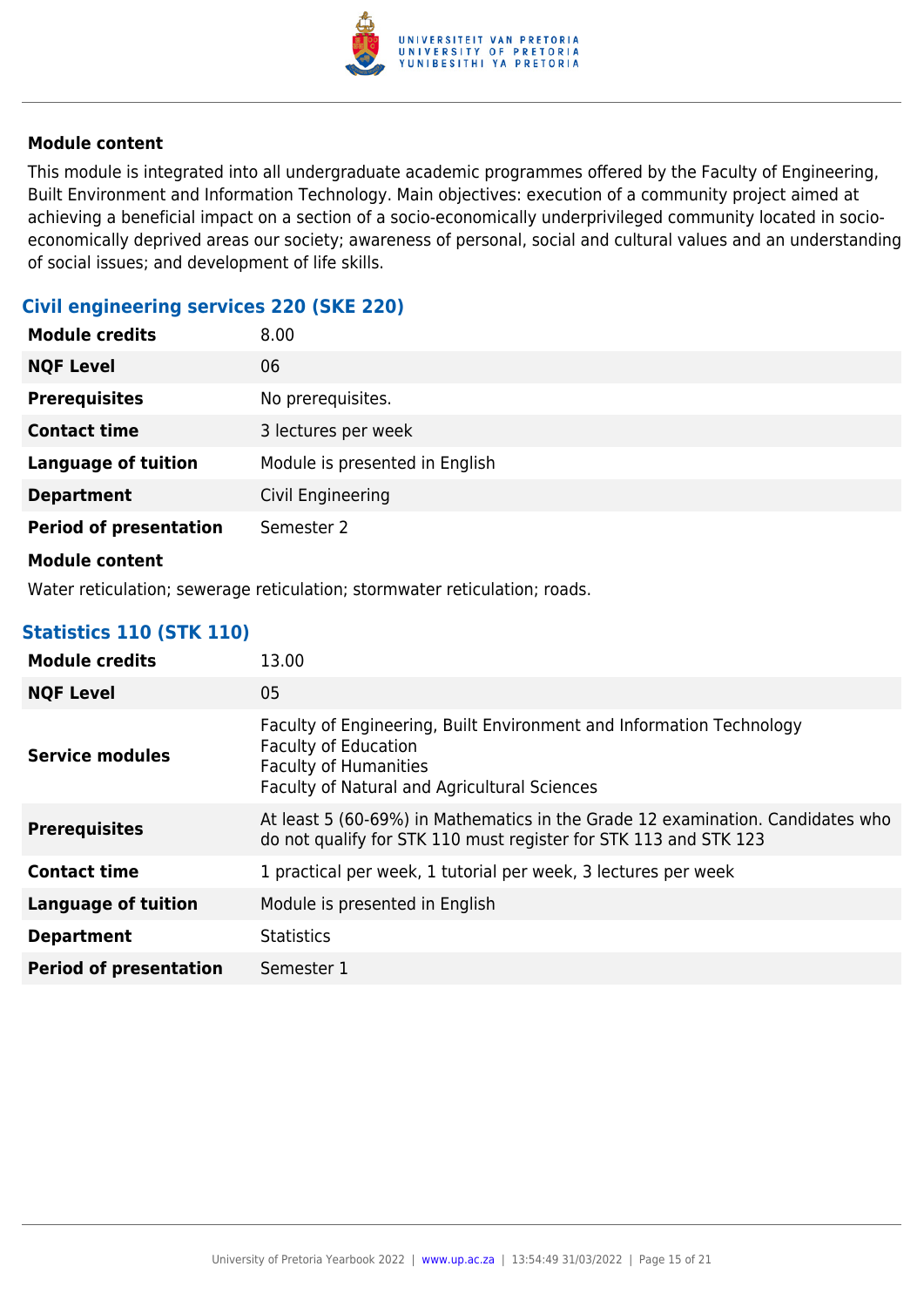

Descriptive statistics:

Sampling and the collection of data; frequency distributions and graphical representations. Descriptive measures of location and dispersion.

Probability and inference:

Introductory probability theory and theoretical distributions. Sampling distributions. Estimation theory and hypothesis testing of sampling averages and proportions (one and two-sample cases). Supporting mathematical concepts. Statistical concepts are demonstrated and interpreted through practical coding and simulation within a data science framework.

### **Statistics 161 (STK 161)**

| <b>Module credits</b>         | 6.00                                                                 |
|-------------------------------|----------------------------------------------------------------------|
| <b>NQF Level</b>              | 05                                                                   |
| <b>Service modules</b>        | Faculty of Engineering, Built Environment and Information Technology |
| <b>Prerequisites</b>          | STK 110 GS or both STK 113 GS and STK 123 GS                         |
| <b>Contact time</b>           | 1 practical per week, 3 lectures per week                            |
| <b>Language of tuition</b>    | Module is presented in English                                       |
| <b>Department</b>             | <b>Statistics</b>                                                    |
| <b>Period of presentation</b> | Quarter 2 and 3                                                      |
|                               |                                                                      |

#### **Module content**

Students can only get credit for one of the following modules: STK 120 or STK 121 or STK 161. Analysis of variance, categorical data analysis, distribution-free methods, curve fitting, regression and correlation, the analysis of time series and indices. Supporting mathematical concepts. Statistical concepts are illustrated using simulation within a data science framework.

This module is also presented as an anti-semester (quarter 2) module. This is a terminating module.

# **Site surveying 213 (TRN 213)**

| <b>Module credits</b>         | 12.00                                     |
|-------------------------------|-------------------------------------------|
| <b>NQF Level</b>              | 06                                        |
| <b>Prerequisites</b>          | No prerequisites.                         |
| <b>Contact time</b>           | 1 practical per week, 2 lectures per week |
| <b>Language of tuition</b>    | Module is presented in English            |
| <b>Department</b>             | Geography Geoinformatics and Meteorology  |
| <b>Period of presentation</b> | Semester 2                                |

#### **Module content**

General surveying; instruments, their handling and adjusting; surveying systems and simple calculations; determining of levels; setting out of the works; tacheometry and plotting; scales, planimetry; areas and volumes; construction surveying; aerial photography.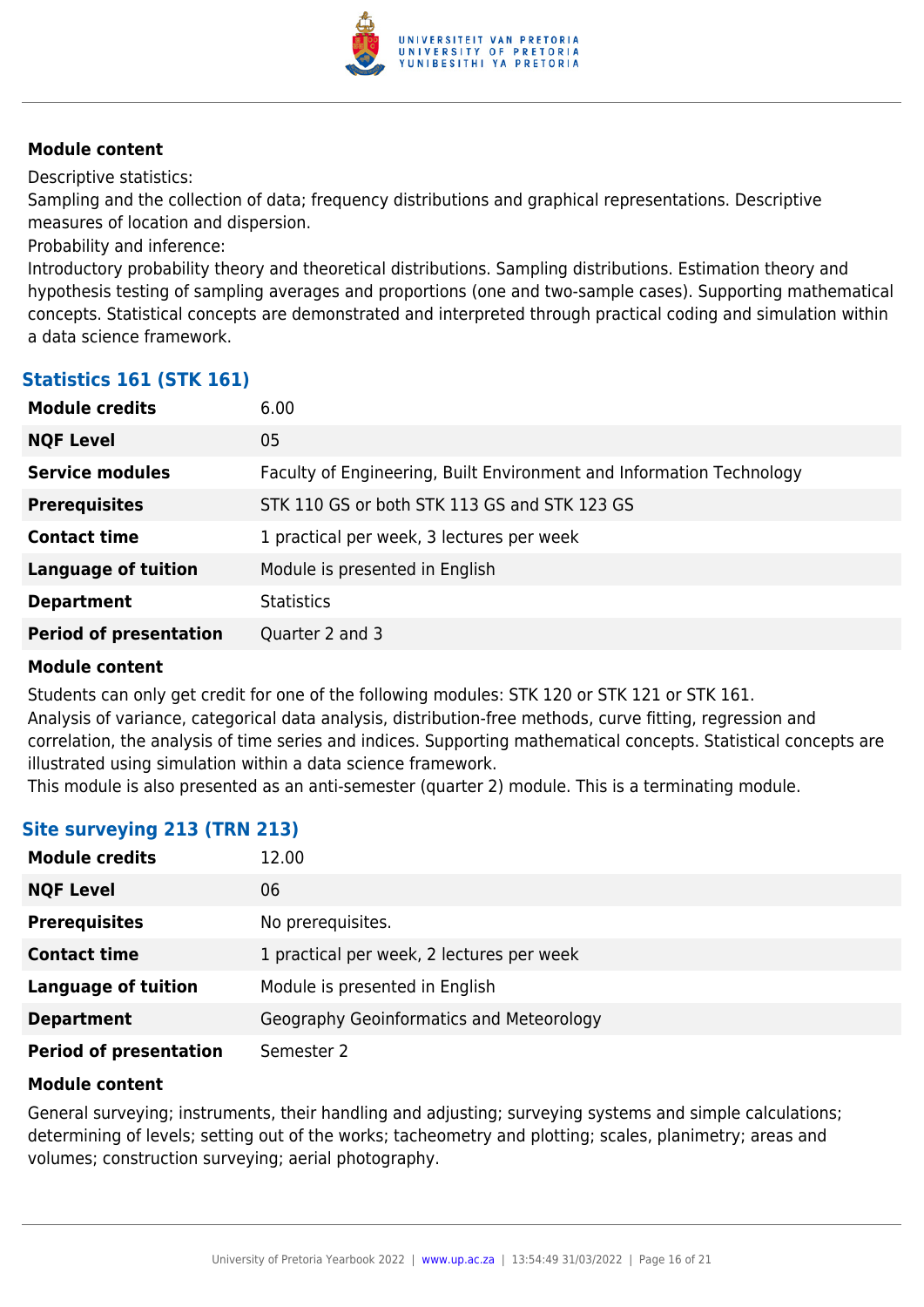

# Curriculum: Final year

**Minimum credits: 124**

# **Core modules**

# **Business law 310 (BER 310)**

| <b>Module credits</b>         | 10.00                                                                |
|-------------------------------|----------------------------------------------------------------------|
| <b>NQF Level</b>              | 07                                                                   |
| <b>Service modules</b>        | Faculty of Engineering, Built Environment and Information Technology |
| <b>Prerequisites</b>          | Admission to the relevant programme.                                 |
| <b>Contact time</b>           | 4 lectures per week                                                  |
| <b>Language of tuition</b>    | Module is presented in English                                       |
| <b>Department</b>             | Mercantile Law                                                       |
| <b>Period of presentation</b> | Semester 1                                                           |
|                               |                                                                      |

#### **Module content**

Introduction to law. General principles of the law of contract. Specific contracts: purchase contracts; letting and hiring of work; employment contracts. Agency. General aspects of entrepreneurial law.

# **Housing 320 (BHU 320)**

| <b>Module credits</b>         | 6.00                           |
|-------------------------------|--------------------------------|
| <b>NQF Level</b>              | 07                             |
| <b>Prerequisites</b>          | No prerequisites.              |
| <b>Contact time</b>           | 2 lectures per week            |
| <b>Language of tuition</b>    | Module is presented in English |
| <b>Department</b>             | <b>Construction Economics</b>  |
| <b>Period of presentation</b> | Semester 2                     |

#### **Module content**

Concepts, principles, history, current trends in settlement, shelter and integrated living environments; role of housing in society; statutory policy and planning frameworks and paradigms; housing delivery options; housing development management; financing and property rights options; housing types and densities; housing product, norms and standards; management and maintenance of social housing stock; housing needs assessment and post-occupancy evaluation; consumer education and protection.

# **Quantity surveying practice 300 (BRK 300)**

| <b>Module credits</b> | 18.00          |
|-----------------------|----------------|
| <b>NQF Level</b>      | 07             |
| <b>Prerequisites</b>  | <b>HVH 200</b> |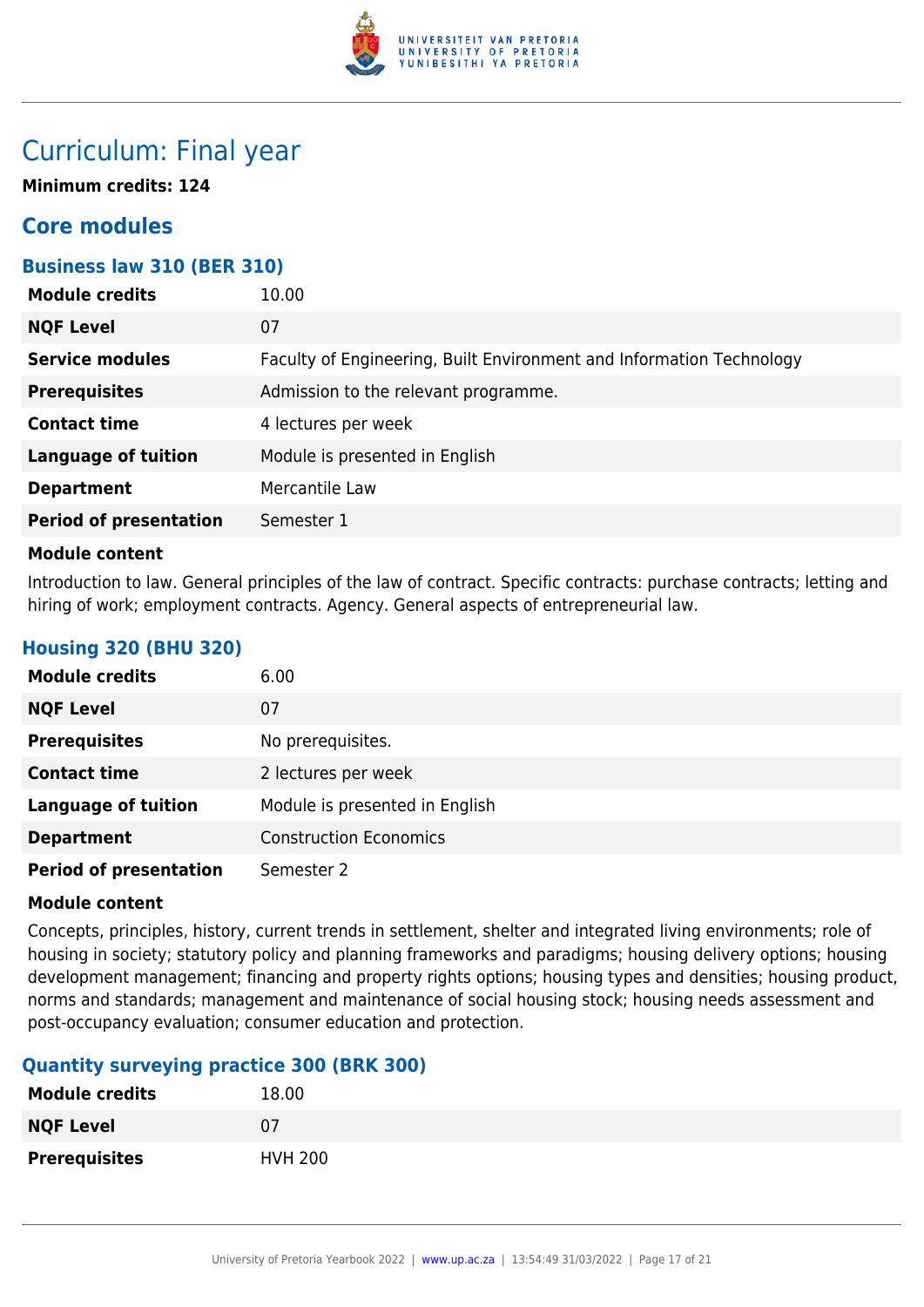

| <b>Contact time</b>           | 3 lectures per week            |
|-------------------------------|--------------------------------|
| Language of tuition           | Module is presented in English |
| <b>Department</b>             | <b>Construction Economics</b>  |
| <b>Period of presentation</b> | Year                           |

Management theory; basic principles of production management, lists of materials; pricing; payment certificates; final accounts; contract price adjustments; application of computer-based measuring programmes.

### **Building science 310 (BWT 310)**

| <b>Module credits</b>         | 10.00                          |
|-------------------------------|--------------------------------|
| <b>NQF Level</b>              | 07                             |
| <b>Prerequisites</b>          | No prerequisites.              |
| <b>Contact time</b>           | 3 lectures per week            |
| <b>Language of tuition</b>    | Module is presented in English |
| <b>Department</b>             | <b>Construction Economics</b>  |
| <b>Period of presentation</b> | Semester 1                     |

#### **Module content**

Erection and construction of specialised building components and finishes. Acoustics. Material study of plastics, glues, rubber, mastics, bonding agents, fibre cement, bituminous products, sealers, epoxies and waterproofing.

#### **Building science 320 (BWT 320)**

| <b>Module credits</b>         | 8.00                           |
|-------------------------------|--------------------------------|
| <b>NQF Level</b>              | 07                             |
| <b>Prerequisites</b>          | No prerequisites.              |
| <b>Contact time</b>           | 3 lectures per week            |
| <b>Language of tuition</b>    | Module is presented in English |
| <b>Department</b>             | <b>Construction Economics</b>  |
| <b>Period of presentation</b> | Semester 2                     |

#### **Module content**

Thermal properties of insulation systems and construction materials. Review of current development and construction practice; alternative construction technologies; innovation in construction; technical evaluation of innovative construction materials and methods; life cycle costing and life cycle analysis; the National Building Regulations.

# **Financial management 210 (FBS 210)**

| <b>Module credits</b> | 16.00 |
|-----------------------|-------|
| <b>NQF Level</b>      | 06    |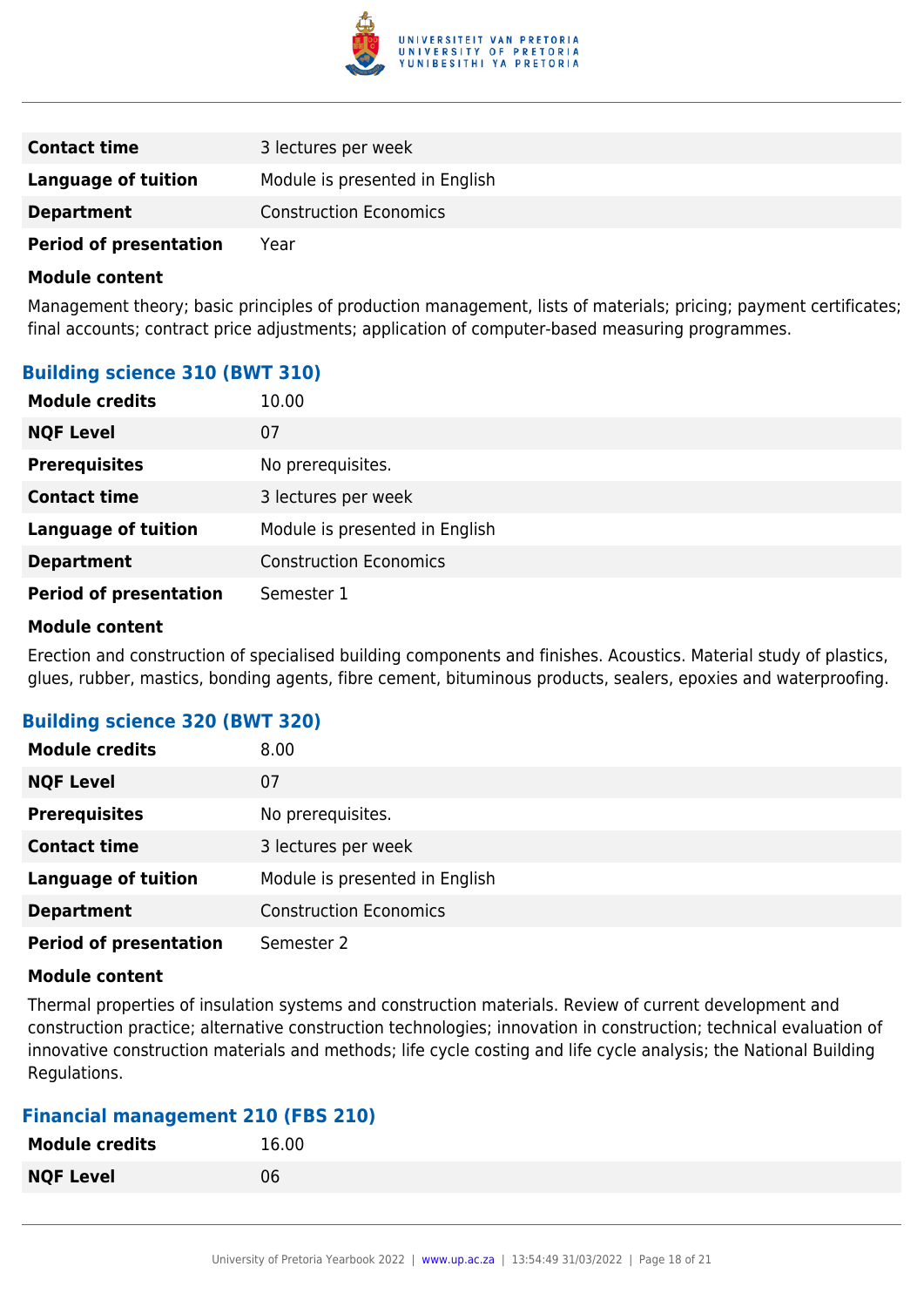

| <b>Service modules</b>        | Faculty of Engineering, Built Environment and Information Technology                                                                                                                                                                                              |
|-------------------------------|-------------------------------------------------------------------------------------------------------------------------------------------------------------------------------------------------------------------------------------------------------------------|
| <b>Prerequisites</b>          | BCom Financial Sciences, Investment Management and Law: FRK111 and FRK121<br>(or FRK100 or 101), STK110,120 or FBS121, and simultaneously registered for<br>FRK211; BSc Construction Management, Quantity Surveying and Real Estate:<br>FBS110, STK110 and STK161 |
| <b>Contact time</b>           | 3 lectures per week                                                                                                                                                                                                                                               |
| <b>Language of tuition</b>    | Module is presented in English                                                                                                                                                                                                                                    |
| <b>Department</b>             | <b>Financial Management</b>                                                                                                                                                                                                                                       |
| <b>Period of presentation</b> | Semester 1                                                                                                                                                                                                                                                        |
|                               |                                                                                                                                                                                                                                                                   |

\*Only for BCom (Financial Sciences, Investment Management and Law) and BSc (Construction Management , Quantity Surveying and Real Estate) students.

Framework and purpose of financial management; understanding financial statements; analysis of financial statements for decision making; time value of money; risk and return relationships; business valuation; shortterm planning; current asset management.

#### **Financial management 361 (FBS 361)**

| <b>Module credits</b>         | 10.00                                                                                                        |
|-------------------------------|--------------------------------------------------------------------------------------------------------------|
| <b>NQF Level</b>              | 07                                                                                                           |
| <b>Prerequisites</b>          | FBS 210; only for BSc (Construction Management), BSc (Quantity Surveying) and<br>BSc (Real Estate) students. |
| <b>Contact time</b>           | 3 lectures per week                                                                                          |
| <b>Language of tuition</b>    | Module is presented in English                                                                               |
| <b>Department</b>             | <b>Financial Management</b>                                                                                  |
| <b>Period of presentation</b> | Quarter 3                                                                                                    |

#### **Module content**

Cash flow calculations; the investment decision and the study of financial selection criteria in the evaluation of capital investment projects; the cost of capital; determination of capital requirements and the financing of a business to maintain the optimal capital structure.

# **Building services 311 (GBD 311)**

| <b>Module credits</b>         | 6.00                           |
|-------------------------------|--------------------------------|
| <b>NQF Level</b>              | 07                             |
| <b>Prerequisites</b>          | GBD 221                        |
| <b>Contact time</b>           | 2 lectures per week            |
| <b>Language of tuition</b>    | Module is presented in English |
| <b>Department</b>             | <b>Construction Economics</b>  |
| <b>Period of presentation</b> | Semester 1                     |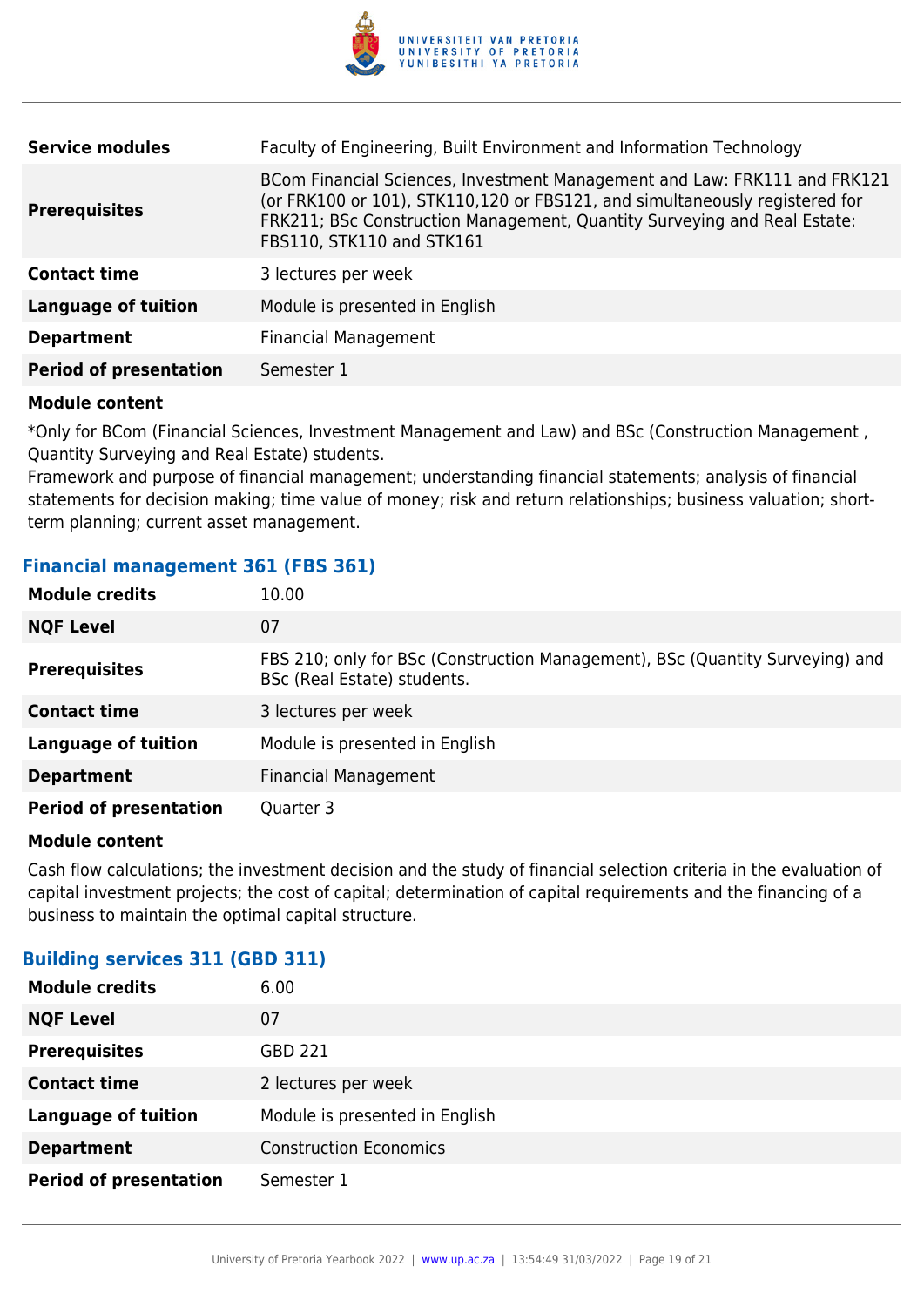

Principles of illumination; illumination installations; lightning security; security systems; communication systems. Multimedia installations.

# **Quantities 300 (HVH 300)**

| <b>Module credits</b>         | 24.00                                          |
|-------------------------------|------------------------------------------------|
| <b>NQF Level</b>              | 07                                             |
| <b>Prerequisites</b>          | BWT 210, BWT 220, GBD 112, GBD 122 and HVH 200 |
| <b>Contact time</b>           | 1 practical per week, 3 lectures per week      |
| <b>Language of tuition</b>    | Module is presented in English                 |
| <b>Department</b>             | <b>Construction Economics</b>                  |
| <b>Period of presentation</b> | Year                                           |

#### **Module content**

Measuring of concrete structures, precast concrete, structural steelwork, waterproofing, advanced brickwork, rubble walling, stone masonry, plumbing and drainage and electrical work. Theory of monetary allowances in bills of quantities. Abstracting and billing.

# **Introduction to construction contract law 322 (KKR 322)**

| <b>Module credits</b>         | 8.00                           |
|-------------------------------|--------------------------------|
| <b>NQF Level</b>              | 07                             |
| <b>Prerequisites</b>          | No prerequisites.              |
| <b>Contact time</b>           | 3 lectures per week            |
| <b>Language of tuition</b>    | Module is presented in English |
| <b>Department</b>             | <b>Construction Economics</b>  |
| <b>Period of presentation</b> | Semester 2                     |

#### **Module content**

An introduction to the principles of construction contract law and an overview of standardised conditions of contract for the built environment.

# **Sustainable construction 320 (VKN 320)**

| <b>Module credits</b>         | 8.00                           |
|-------------------------------|--------------------------------|
| <b>NQF Level</b>              | 07                             |
| <b>Prerequisites</b>          | No prerequisites.              |
| <b>Contact time</b>           | 2 lectures per week            |
| <b>Language of tuition</b>    | Module is presented in English |
| <b>Department</b>             | <b>Construction Economics</b>  |
| <b>Period of presentation</b> | Semester 2                     |